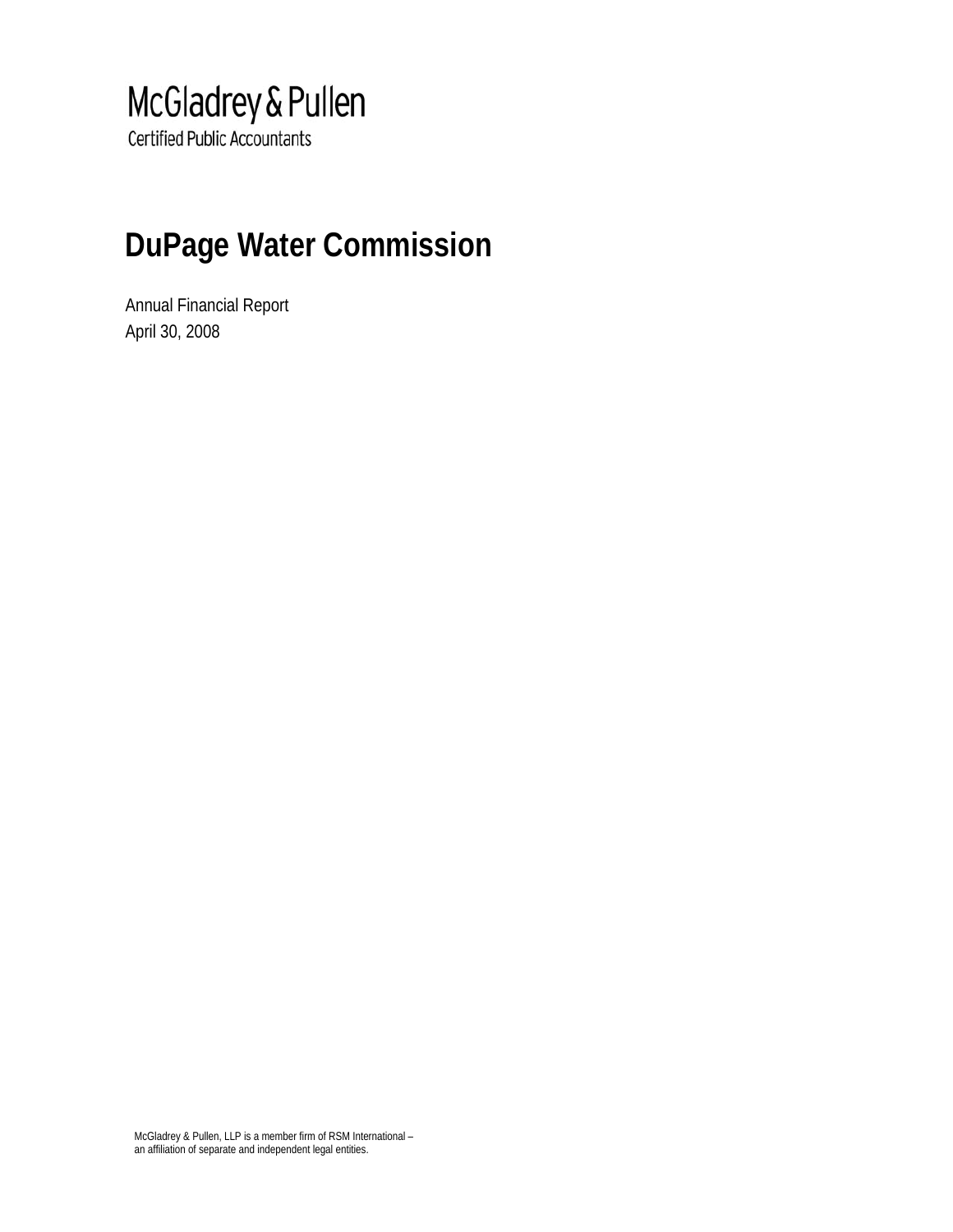## **Table of Contents**

|                                                                      | Page                      |
|----------------------------------------------------------------------|---------------------------|
| <b>Commission Officials</b>                                          |                           |
| <b>Financial Statement Report</b>                                    |                           |
| Independent Auditor's Report<br>Management's Discussion and Analysis | $\overline{2}$<br>$3 - 9$ |
| <b>Basic Financial Statements</b>                                    |                           |
| <b>Statement of Net Assets</b>                                       | $10 - 11$                 |
| Statement of Revenues, Expenses and Changes in Net Assets            | 12                        |
| <b>Statement of Cash Flows</b>                                       | $13 - 14$                 |
| Notes to Financial Statements                                        | $15 - 32$                 |
| Required Supplementary Information other than                        |                           |
| Management's Discussion and Analysis                                 |                           |
| Illinois Municipal Retirement Fund                                   |                           |
| Analysis of Funding Progress                                         | 33                        |
| <b>Employer Contributions</b>                                        | 34                        |
| Other Post-Employment Benefits                                       |                           |
| Analysis of Funding Progress                                         | 35                        |
| <b>Employer Contributions</b>                                        | 36                        |
| Supplemental Information on Budget Comparison                        |                           |
| Schedule of Revenues, Expenses and Changes in Net Assets -           |                           |
| <b>Budget and Actual</b>                                             | 37                        |
|                                                                      |                           |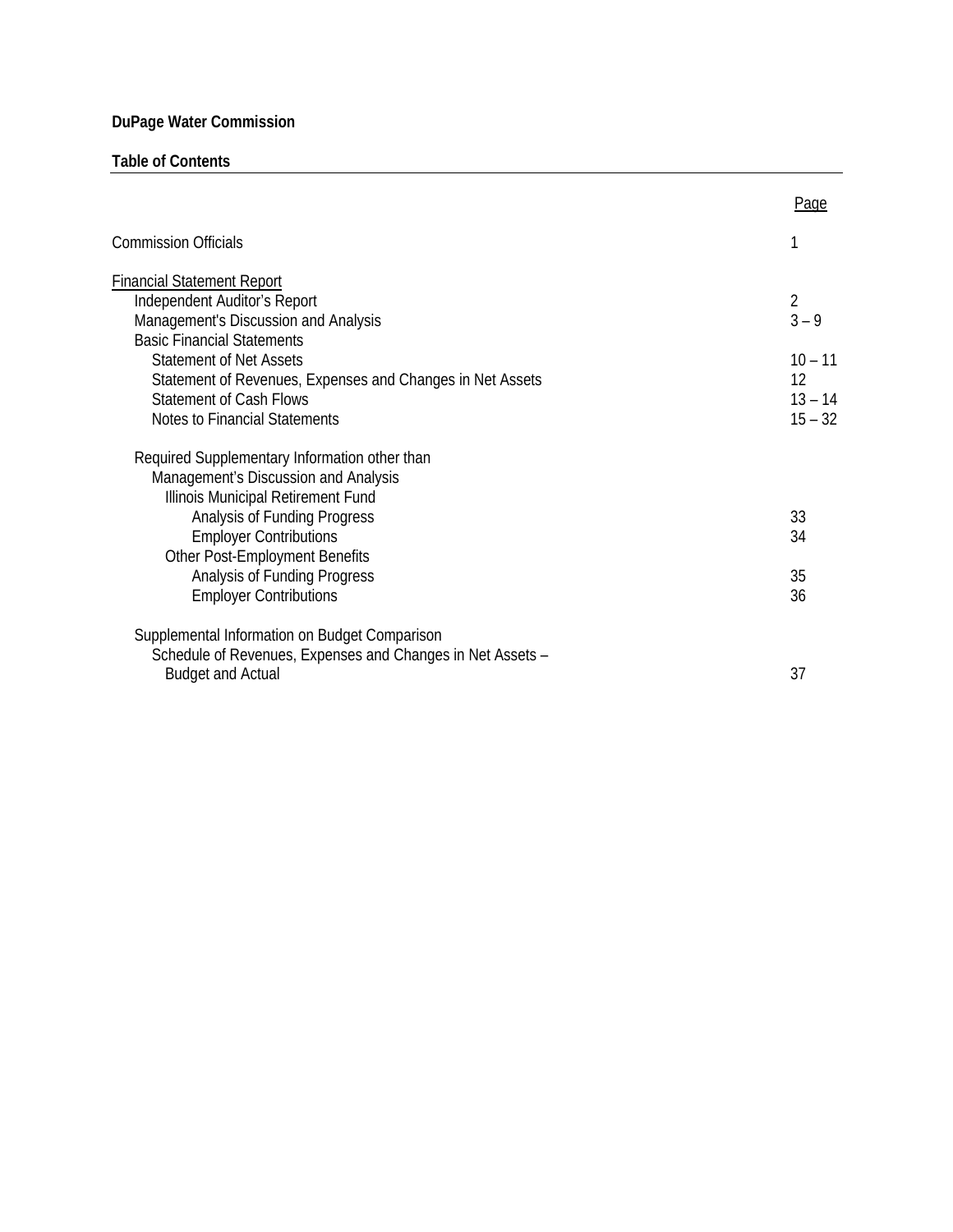## **Commission Officials Year Ended April 30, 2008**

| General Manager             | Mr. Robert L. Martin |
|-----------------------------|----------------------|
| Financial Administrator     | Mr. R. Max Richter   |
| <b>Staff Attorney</b>       | Ms. Maureen Crowley  |
| Manager of Water Operations | Mr. Terrance McGhee  |

Commission administrative offices are located at:

600 East Butterfield Road Elmhurst, IL 60126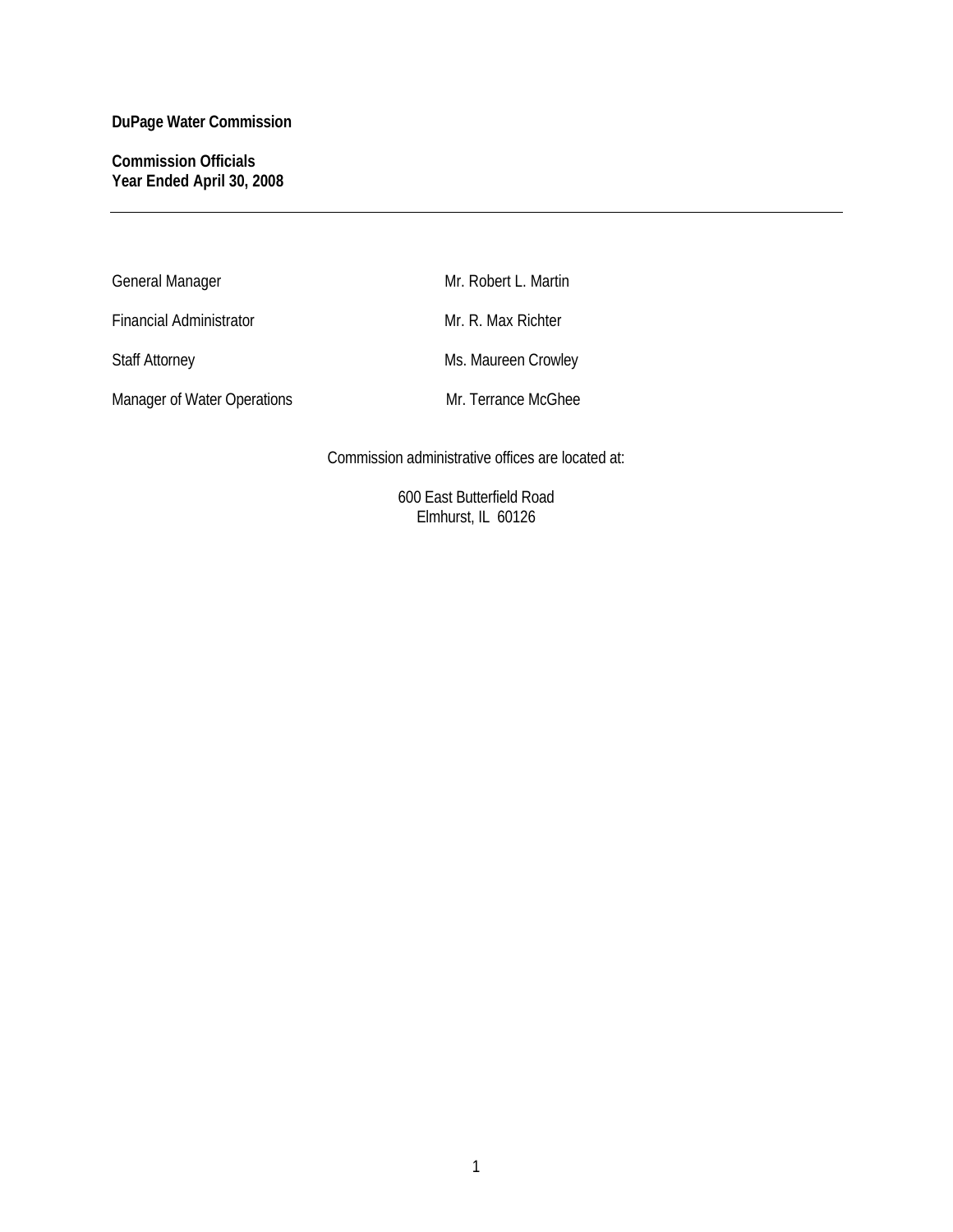# McGladrey & Pullen

**Certified Public Accountants** 

## **Independent Auditor's Report**

Honorable Chairman and Members of the Board of Commissioners DuPage Water Commission

We have audited the accompanying basic financial statements of the DuPage Water Commission (Commission) as of April 30, 2008, and for the year then ended. These financial statements are the responsibility of the Commission's management. Our responsibility is to express an opinion on these financial statements based on our audit.

We conducted our audit in accordance with auditing standards generally accepted in the United States of America. Those standards require that we plan and perform the audit to obtain reasonable assurance about whether the financial statements are free of material misstatement. An audit includes examining, on a test basis, evidence supporting the amounts and disclosures in the financial statements. An audit also includes assessing the accounting principles used and significant estimates made by management, as well as evaluating the overall basic financial statement presentation. We believe that our audit provides a reasonable basis for our opinion.

In our opinion, the financial statements referred to above present fairly, in all material respects, the financial position of the Commission as of April 30, 2008, and the changes in financial position and cash flows thereof for the year then ended in conformity with accounting principles generally accepted in the United States of America.

The required supplementary information, which includes Management's Discussion and Analysis, Illinois Municipal Retirement Fund information and Other Post-Employment Benefits information as listed in the table of contents are not a required part of the basic financial statements, but are supplementary information required by the Governmental Accounting Standards Board. We have applied certain limited procedures, which consisted principally of inquiries of management regarding the methods of measurement and presentation of the required supplementary information. However, we did not audit the information and we express no opinion on it.

Our audit was conducted for the purpose of forming an opinion on the basic financial statements taken as a whole. The supplemental information on budget comparison, listed in the table of contents as supplemental information, is presented for purposes of additional analysis and is not a required part of the basic financial statements. This information has been subjected to the auditing procedures applied in the audit of the basic financial statements and, in our opinion, is fairly stated in all material respects in relation to the basic financial statements taken as a whole.

McGladrey of Pullen, LLP

Schaumburg, Illinois August 15, 2008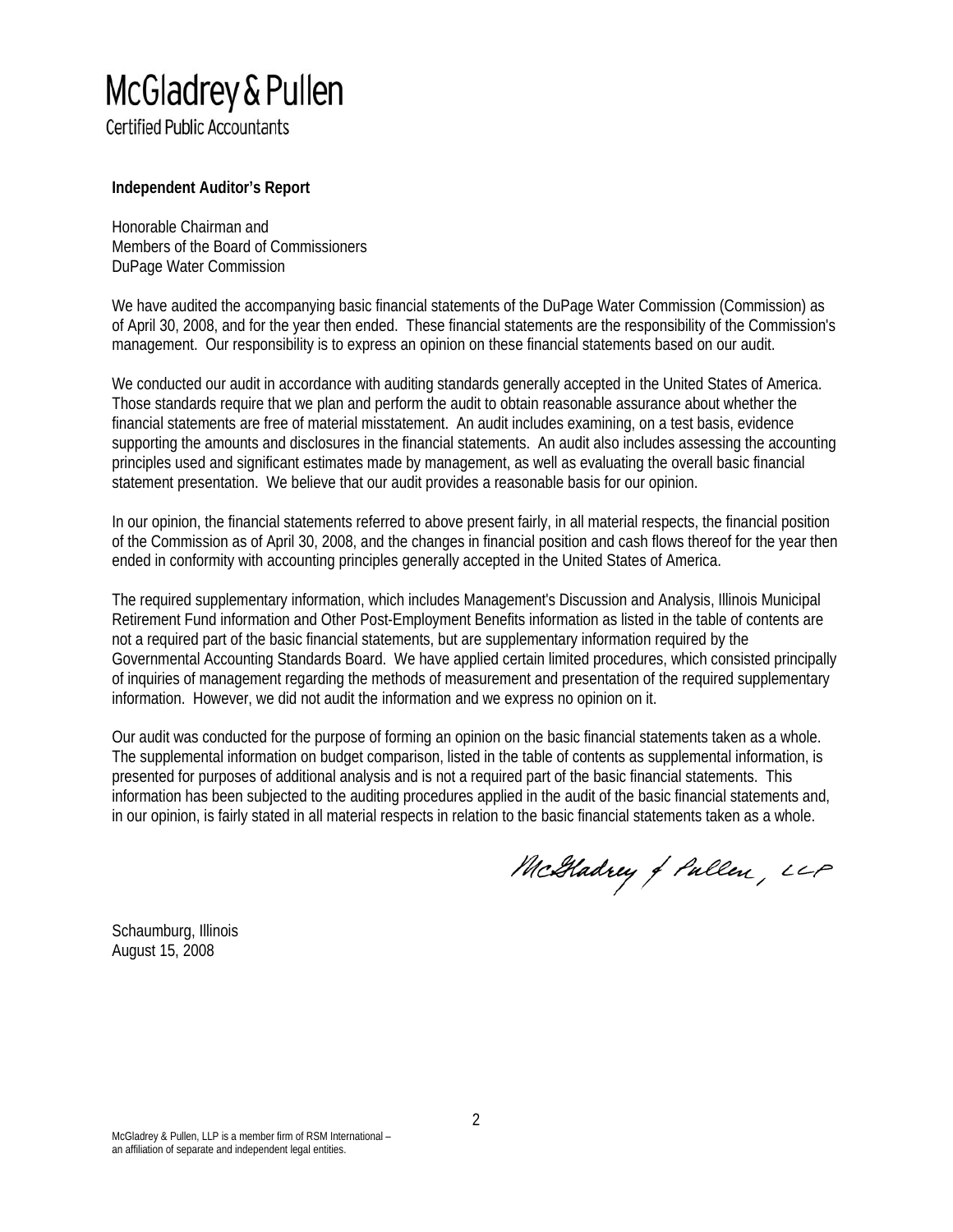#### **Management's Discussion and Analysis**

## **OVERVIEW OF THE FINANCIAL STATEMENTS**

This section of the DuPage Water Commission's annual financial report presents our discussion and analysis of the Commission's financial performance during the fiscal year ending April 30, 2008.

This discussion and analysis is intended to serve as an introduction to the Commission's basic financial statements. The Commission's basic financial statements are comprised of the following components: Statement of Net Assets, Statement of Revenues, Expenses and Changes in Net Assets, Statement of Cash Flows and Notes to the Financial Statements. This report also contains other supplementary information in addition to the basic financial statements themselves.

The Statement of Net Assets presents information on all the Commission's assets and liabilities, with the difference between the two reported as net assets. Over time, increases or decreases in net assets may serve as a useful indicator of whether the financial position of the Commission is improving or deteriorating.

The Statement of Revenues, Expenses and Changes in Net Assets presents information showing how the Commission's net assets changed during the most recent fiscal year. Both the Statement of Net Assets and the Statement of Revenues, Expenses and Changes in Net Assets include all the assets and liabilities of the Commission. The statements are presented using the accrual basis of accounting, which is similar to the accounting method used by most private-sector companies.

The Statement of Cash Flows provides information on the Commission's gross sources and uses of cash during the fiscal year.

The Notes to the Financial Statements generally provide more detailed information about the Commission's assets, liabilities, net assets and operations, as well as summarize the Commission's significant accounting policies.

#### **FINANCIAL OPERATIONS SUMMARY**

With revenues of \$78.5 million and expenses totaling \$109.9 million, the Commission's net assets decreased by \$31.4 million in fiscal year 2007-08 to \$331.6 million. Restricted net assets and net assets invested in property, plant and equipment were \$34.2 million and \$240.5 million, respectively.

#### **FINANCIAL ANALYSIS**

**Changes in Net Assets**. The table on page 5 presents information on the Commission's assets and liabilities, with the difference between the two reported as net assets. All significant dollar changes have been explained.

The decrease in total cash and investments can be attributed to a rebate to the Commission's customers of \$40.0 million and the \$15 million payment to DuPage County. State of Illinois Public Act 93-0226 adopted July 22, 2003 required a \$75 million transfer of Commission Funds to DuPage County over a five-year period.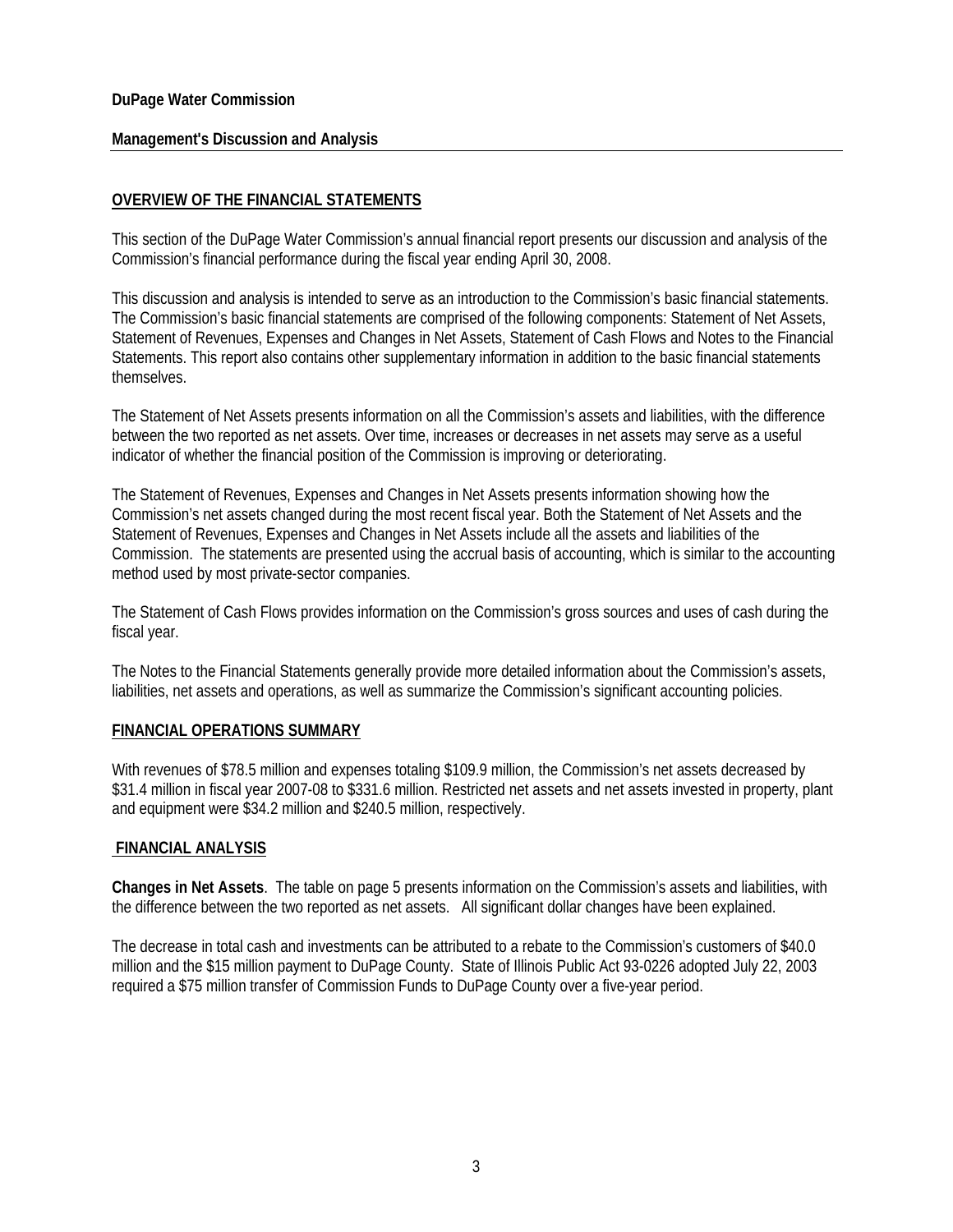#### **Management's Discussion and Analysis**

Net capital assets represents the total of assets capitalized less accumulated depreciation. The decrease in capital assets of \$3.5 million is due to depreciation expense of \$6.5 million, offset by investment in new construction of \$2.3 million.

The Commission is constructing emergency generation at the Lexington Pump Station. The City of Chicago has agreed to pay a portion back to the Commission through a 10 percent credit in water costs paid by the Commission.

Amounts payable to DuPage County decreased by \$15.0 million due to the payment to DuPage County in accordance with State of Illinois Public Act 93-0226. Bonds payable declined because of bond payments made during the fiscal year. This also reduced accrued interest payable.

Net assets invested in capital assets, net of related debt increased \$15.9 million from the prior year due primarily to a decrease in bonds payable of \$20.1 million used to finance capital assets.

Restricted net assets increased by \$1 million over the prior year due mainly to increases in restricted investments held by a trustee for payment of the current portion of the general obligation bonds, revenue bonds and other liabilities associated with the bonds and the decrease in current restricted liabilities. For more information see Note 7 (c) and Note 8, in the notes to the financial statements.

A comparative summary of the changes in net assets is presented on the following page.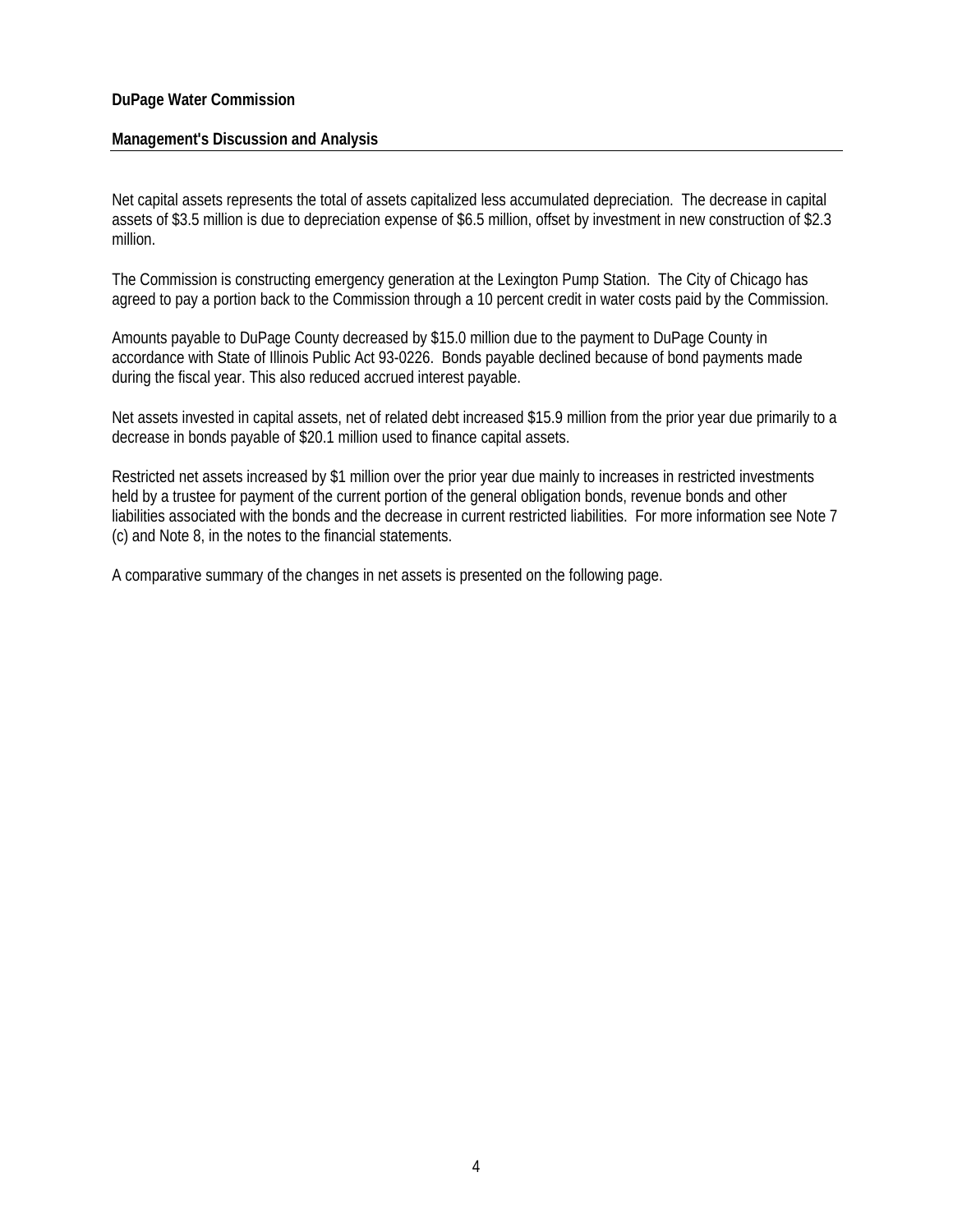## **Management's Discussion and Analysis**

|                                                 | For Fiscal Years Ending April 30 |                   |                      |          |
|-------------------------------------------------|----------------------------------|-------------------|----------------------|----------|
|                                                 |                                  |                   | <b>INCREASE</b>      |          |
|                                                 | 2008                             | 2007              | (DECREASE)           | % CHANGE |
| Assets                                          |                                  |                   |                      |          |
| Current:                                        |                                  |                   |                      |          |
| Unrestricted cash and investments               | \$<br>19,464,805                 | \$<br>84,075,900  | \$<br>(64, 611, 095) | $-76.8%$ |
| Restricted investments                          | 43,933,363                       | 42,748,630        | 1,184,733            | 2.8%     |
| Receivables                                     | 13,380,889                       | 13,598,557        | (217, 668)           | $-1.6%$  |
| Other assets                                    | 627,284                          | 658,875           | (31,591)             | $-4.8%$  |
| Noncurrent:                                     |                                  |                   |                      |          |
| Restricted investments                          | 17,692,764                       | 17,169,760        | 523,004              | 3.0%     |
| Long term loan receivable                       | 5,637,192                        | 4,999,623         | 637,569              | 12.8%    |
| Land and construction in progress               | 35,600,745                       | 32,712,041        | 2,888,704            | 8.8%     |
| Capital assets, net of accumulated depreciation | 337,567,156                      | 343,930,865       | (6, 363, 709)        | $-1.9%$  |
| <b>Total assets</b>                             | 473,904,198                      | 539,894,251       | (65,990,053)         | $-12.2%$ |
| Liabilities                                     |                                  |                   |                      |          |
| Current:                                        |                                  |                   |                      |          |
| Payables and accrued liabilities                | 4,388,494                        | 4,097,550         | 290,944              | 7.1%     |
| Due to DuPage County                            |                                  | 15,000,000        | (15,000,000)         | 100.0%   |
| Bonds payable                                   | 20,090,393                       | 19,372,287        | 718,106              | 3.7%     |
| Accrued interest                                | 2,893,994                        | 3,200,535         | (306, 541)           | $-9.6%$  |
| Deferred revenue                                | 140,992                          | 140,607           | 385                  | 0.3%     |
| Noncurrent:                                     |                                  |                   |                      |          |
| Deferred revenue                                | 2,265,096                        | 2,466,473         | (201, 377)           | $-8.2%$  |
| Bonds payable                                   | 112,555,514                      | 132,643,189       | (20,087,675)         | $-15.1%$ |
| <b>Total liabilities</b>                        | 142,334,483                      | 176,920,641       | (34, 586, 158)       | $-19.5%$ |
| <b>Net Assets</b>                               |                                  |                   |                      |          |
| Invested in capital assets, net                 | 240,521,994                      | 224,627,430       | 15,894,564           | 7.1%     |
| Restricted                                      | 34,253,246                       | 33,248,018        | 1,005,228            | 3.0%     |
| Unrestricted                                    | 56,794,475                       | 105,098,162       | (48, 303, 687)       | $-46.0%$ |
| Total net assets                                | \$<br>331,569,715                | \$<br>362,973,610 | \$<br>(31, 403, 895) | $-8.7%$  |

#### **COMPARATIVE SUMMARY OF NET ASSETS For Fiscal Years Ending April 30**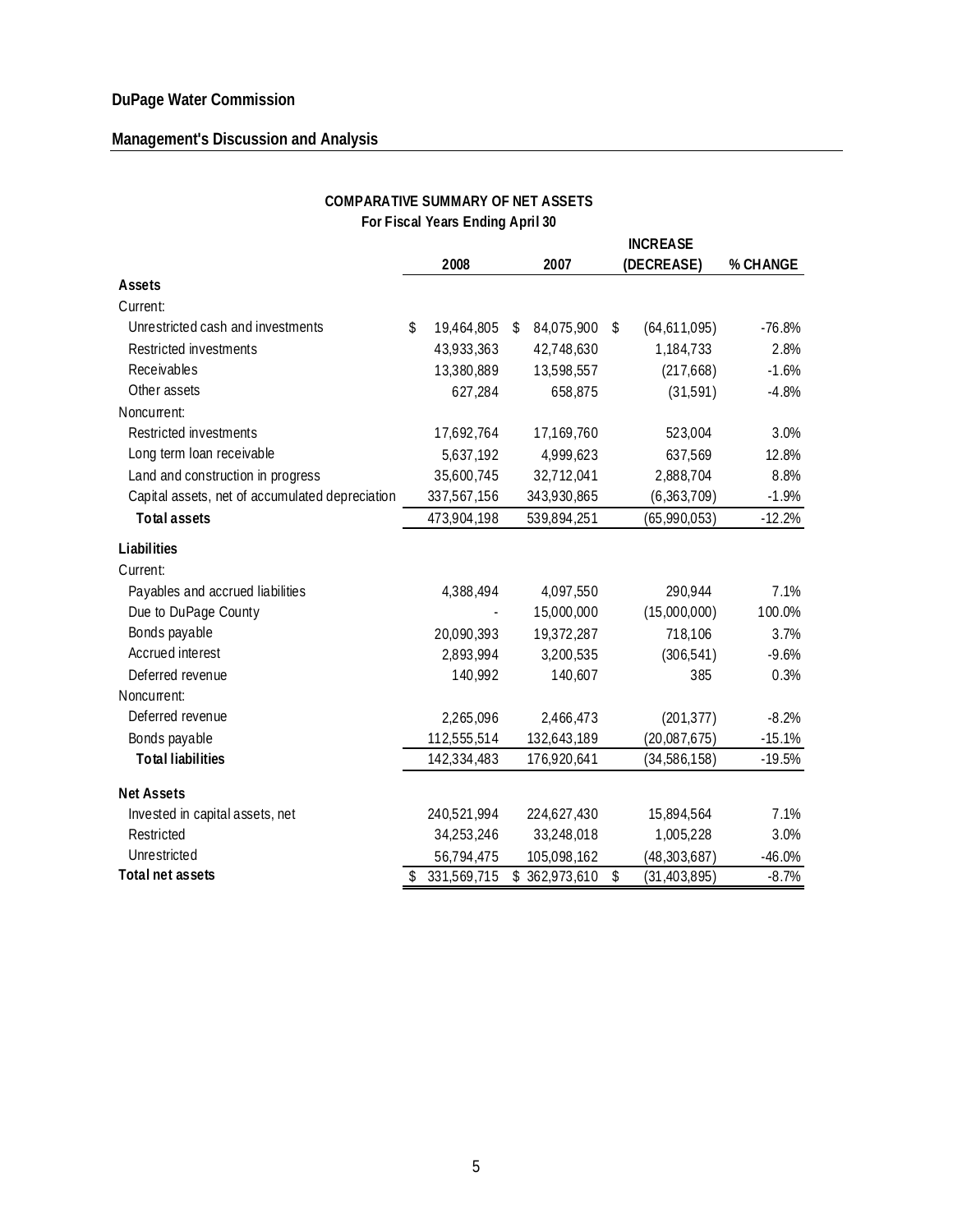#### **Management's Discussion and Analysis**

**Revenues and Expenses.** The table which follows presents a comparative summary of revenues and expenses. The most significant source of revenues for the Commission continues to be from water sales. Water sales for fiscal year 2008 were 31 billion gallons versus 30.0 billion gallons last fiscal year. There were no major new customers and the average charter customer water rate decreased from \$1.45 per thousand gallons to \$1.25 per thousand gallons for fiscal year 2008. Due to the rate decrease and cooler weather, water revenue decreased by \$4.8 million or 10.8%.

The Commission's sales tax revenues decreased by \$2.1 million or 5.8% due to national economic slow down in fiscal year 2008. Sales tax revenues have been sufficient to fund all system capital improvements and the statutory payment to the county as well as providing an alternative funding source for debt service. Sales taxes were used to make all general obligation bond payments in fiscal year 2008. In addition, \$7.1 million of sales tax funds were used to reduce the customers' fixed cost payments for fiscal year 2008 by 50%. This practice started in fiscal year 1998 and has continued through fiscal year 2008.

Statement 31 of the Governmental Accounting Standards Board requires investments be reported at fair market value. Investment income decreased \$3.4 million from the prior year due to a decrease in interest income and the fair value of investments at April 30, 2008.

Water distribution costs remain the highest expense in the Commission's operations. Water distribution costs increased \$1.6 million mainly due to the City of Chicago increasing their water rate charged to their customers.

Personnel Services decreased due mainly to a lower payment to the Illinois Municipal Retirement Fund of \$1.4 million for the unfunded pension liability.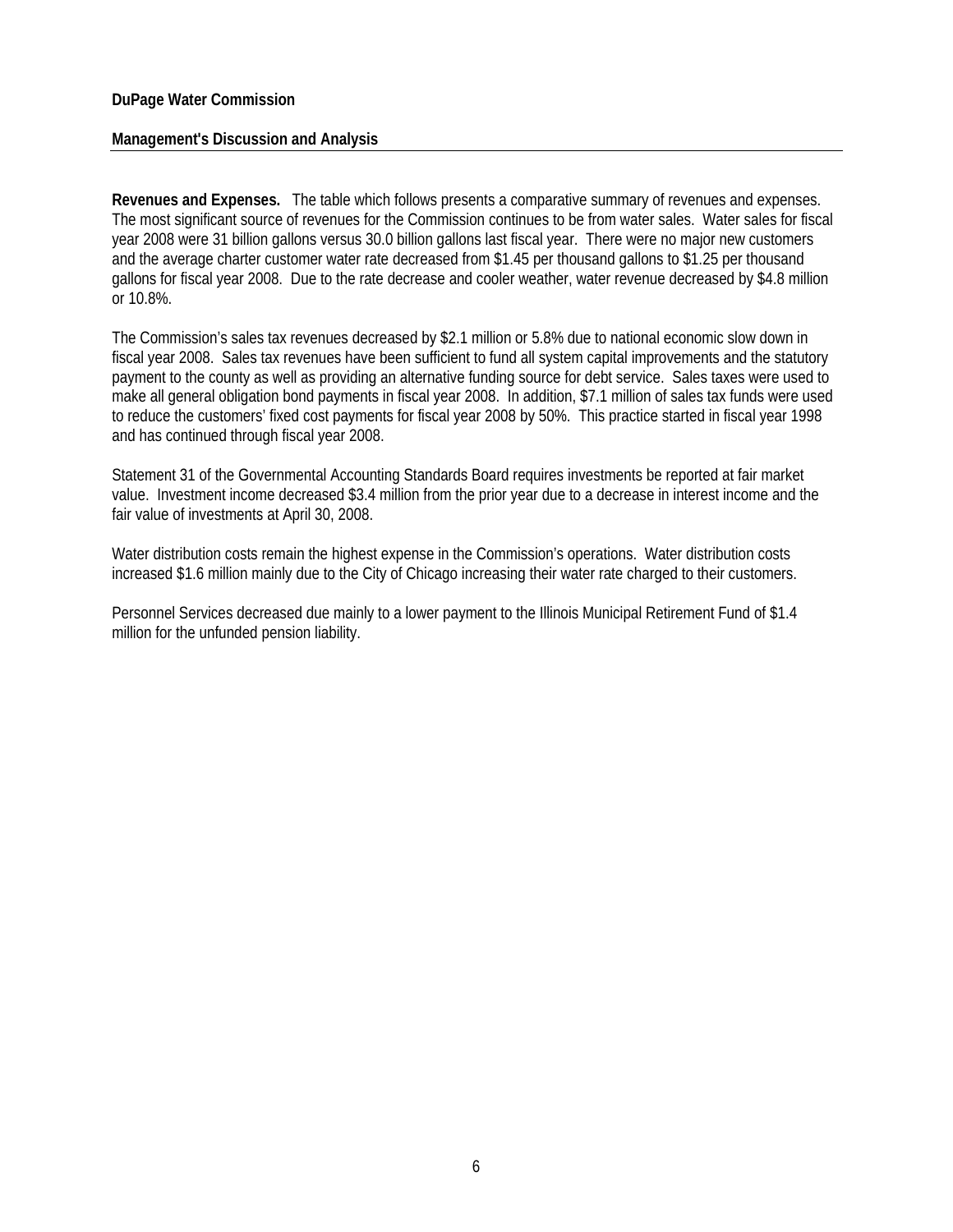## **Management's Discussion and Analysis**

|                                    |    |                |    | <b>INCREASE</b> |    |                |           |
|------------------------------------|----|----------------|----|-----------------|----|----------------|-----------|
|                                    |    | 2008           |    | 2007            |    | (DECREASE)     | % CHANGE  |
| <b>Revenues</b>                    |    |                |    |                 |    |                |           |
| Operating:                         |    |                |    |                 |    |                |           |
| Water sales - all categories       | \$ | 40,185,989     | \$ | 45,036,990      | \$ | (4,851,001)    | $-10.8%$  |
| Other                              |    | 1,319          |    | 63,690          |    | (62, 371)      | $-97.9%$  |
| Nonoperating:                      |    |                |    |                 |    |                |           |
| Sales tax                          |    | 34,308,874     |    | 36, 422, 562    |    | (2, 113, 688)  | $-5.8%$   |
| Investment income                  |    | 3,958,431      |    | 7,350,036       |    | (3,391,605)    | $-46.1%$  |
| Gain on the sale of capital assets |    | 46,624         |    |                 |    | 46,624         | 100.0%    |
| <b>Total revenues</b>              |    | 78,501,237     |    | 88,873,278      |    | (10, 372, 041) | $-11.7%$  |
| <b>Expenses</b>                    |    |                |    |                 |    |                |           |
| Operating:                         |    |                |    |                 |    |                |           |
| Water supply costs                 |    | 50,234,652     |    | 48,591,776      |    | 1,642,876      | 3.4%      |
| Depreciation                       |    | 6,503,779      |    | 6,695,222       |    | (191, 443)     | $-2.9%$   |
| Personnel services                 |    | 3,765,227      |    | 4,879,217       |    | (1, 113, 990)  | $-22.8%$  |
| All other expenses                 |    | 1,886,996      |    | 1,939,158       |    | (52, 162)      | $-2.7%$   |
| Nonoperating:                      |    |                |    |                 |    |                |           |
| Bond interest                      |    | 7,514,478      |    | 8,180,506       |    | (666, 028)     | $-8.1%$   |
| <b>Total expenses</b>              |    | 69,905,132     |    | 70,285,879      |    | (380, 747)     | $-0.5%$   |
| Income before special item         |    | 8,596,105      |    | 18,587,399      |    | (9,991,294)    | $-53.8%$  |
| Special item - customer rebate     |    | (40,000,000)   |    |                 |    | (40,000,000)   | 100.0%    |
| Change in net assets               |    | (31, 403, 895) |    | 18,587,399      |    | (49,991,294)   | $-269.0%$ |
| Net assets, May 1                  |    | 362,973,610    |    | 344, 386, 211   |    | 18,587,399     | 5.4%      |
| Net assets, April 30               | \$ | 331,569,715    | \$ | 362,973,610     | \$ | (31, 403, 895) | $-8.7%$   |

## **COMPARATIVE SUMMARY OF REVENUES AND EXPENSES For Fiscal Years Ending April 30**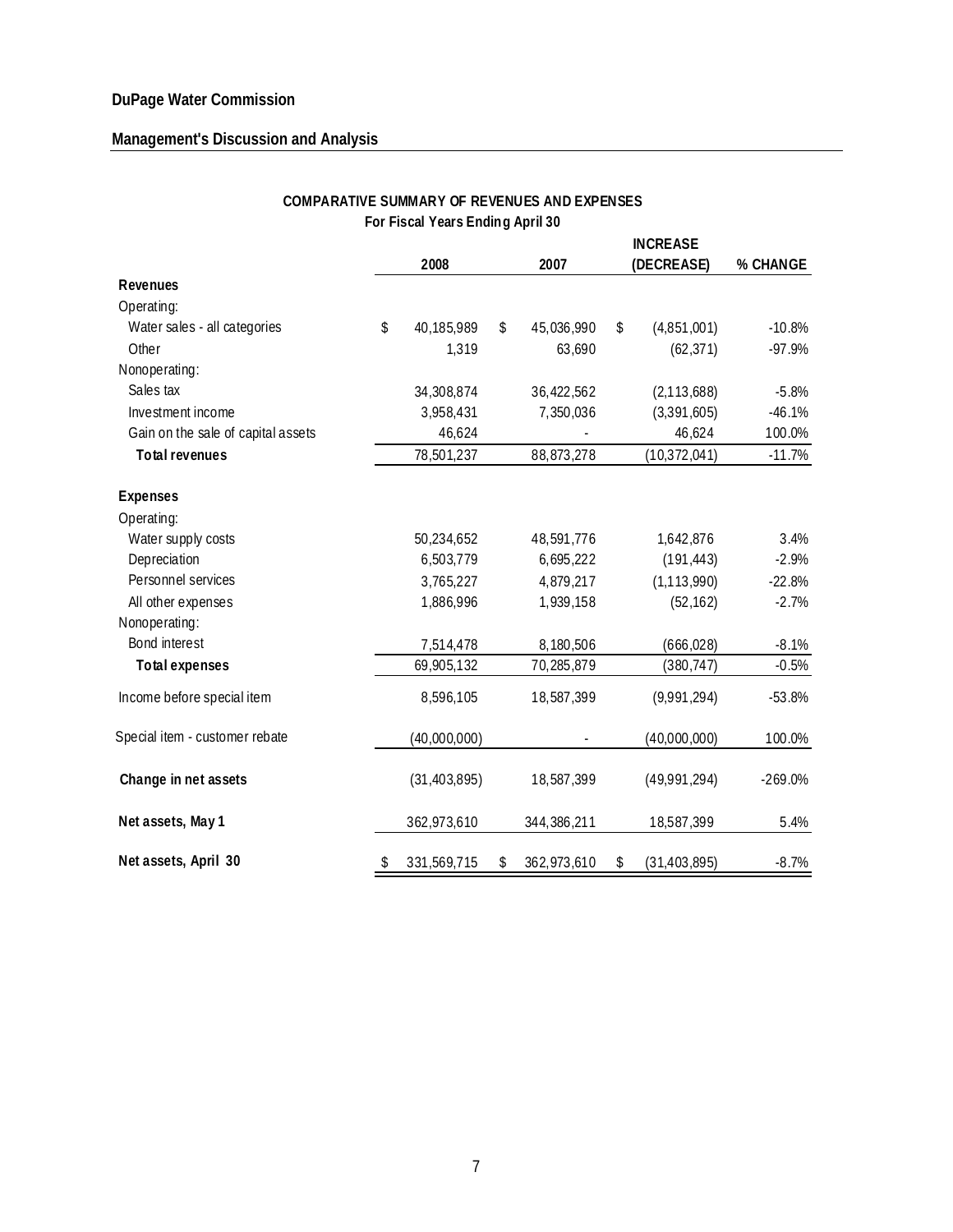#### **Management's Discussion and Analysis**

## **CAPITAL ASSETS AND DEBT ADMINISTRATION**

**Capital Assets.** The Commission's capital assets before depreciation totaled \$472.1 million in fiscal year 2008.

|                                | For Fiscal Years Ending April 30 |   |             |     |                 |          |
|--------------------------------|----------------------------------|---|-------------|-----|-----------------|----------|
|                                |                                  |   |             |     | <b>INCREASE</b> |          |
|                                | 2008                             |   | 2007        |     | (DECREASE)      | % CHANGE |
|                                |                                  |   |             |     |                 |          |
| Land and permanent easements   | \$<br>11,728,902 \$              |   | 11,158,482  | -\$ | 570.420         | 5.1%     |
| Construction in progress       | 23,871,843                       |   | 21,553,558  |     | 2,318,285       | 10.8%    |
| Water mains                    | 284,530,361                      |   | 288,810,376 |     | (4,280,015)     | $-1.5%$  |
| Buildings and other structures | 50,318,161                       |   | 52,206,213  |     | (1,888,052)     | $-3.6\%$ |
| Pumping equipment              | 2,430,791                        |   | 2,554,038   |     | (123, 247)      | $-4.8%$  |
| Office furniture and equipment | 126,508                          |   | 179.476     |     | (52,968)        | $-29.5%$ |
| Vehicles and other equipment   | 161,335                          |   | 180,763     |     | (19, 428)       | $-10.7%$ |
| Total capital assets, net      | 373,167,901                      | S | 376.642.906 |     | (3, 475, 005)   | $-0.9\%$ |

## **COMPARATIVE SUMMARY OF CHANGES IN CAPITAL ASSETS, NET For Fiscal Years Ending April 30**

Detailed information about the Commission's capital assets is presented in the Notes to the Financial Statements.

**Debt Administration.** All scheduled bond payments through April 30, 2008 were made on time. Requirements of the revenue bond ordinance have also been met, in full, as of fiscal year-end. Principal reductions of \$10.7 million in general obligation debt and \$8.7 million in revenue bond debt were achieved through annual payments. On April 30, 2008, remaining general obligation bond and revenue bond principal outstanding was \$35.6 million and \$100.8 million, respectively. General obligation bond principal and interest payments continue to be 100% funded through the Commission's sales tax proceeds. Property taxes for the bond payments have been abated annually since 1986.

## **COMPARATIVE SUMMARY OF CHANGES IN OUTSTANDING BONDED DEBT For Fiscal Years Ending April 30**

|                               |               |               | <b>INCREASE</b> |           |
|-------------------------------|---------------|---------------|-----------------|-----------|
|                               | 2008          | 2007          | (DECREASE)      | % CHANGE  |
|                               |               |               |                 |           |
| General obligation bonds      | 35,560,000    | 46,275,000    | (10, 715, 000)  | $-23.2\%$ |
| Water revenue bonds           | 100,795,000   | 109,485,000   | (8,690,000)     | $-7.9\%$  |
|                               |               |               |                 |           |
| Total outstanding bonded debt | \$136,355,000 | \$155,760,000 | (19, 405, 000)  | $-12.5\%$ |

Detailed information about the Commission's debt is presented in the Notes to the Financial Statements.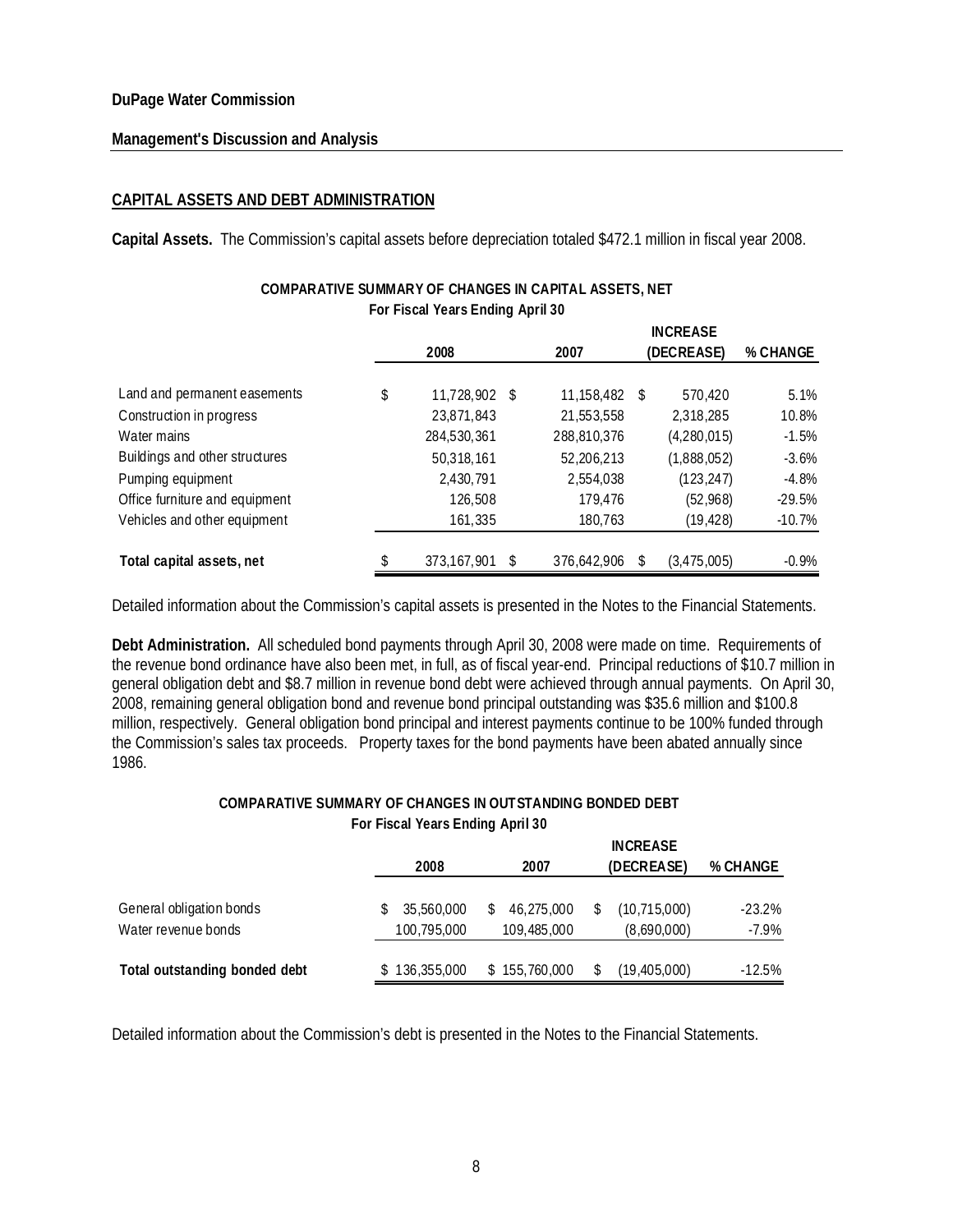#### **Management's Discussion and Analysis**

## **INVESTMENT PORTFOLIO**

The Commission's investment portfolio totaled \$81.2 million. At the end of the fiscal year, the portfolio was earning 2.786% based on market yield and 2.707% based on original purchase price. The benchmark yield adopted by the Commission was 1.34%.

Commission funds were invested as follows at April 30, 2008: United States treasury obligations (17.9%), the Illinois Funds investment pool (33.9%), money market funds (15.5%) and certificates of deposit (32.7%).

#### **OTHER FINANCIAL INFORMATION**

On July 22, 2003, the Illinois Governor signed into law Public Act (PA) 93-0226. This Act impacts certain DuPage Water Commission procedures and contracts as well as provides a one-time \$75 million grant from the Commission to DuPage County payable over a five-year period. The Act also limits the Commission's average charter customer water rate to be no greater than \$1.65 per 1,000 gallons until July 22, 2008. This rate is expected to be sufficient to meet all Commission obligations and complete all currently planned capital projects.

The Commission joined with the County of DuPage and the municipalities within the county to solve a water quality issue involving unincorporated areas not presently receiving a Lake Michigan water supply. As a wholesale distributor of Lake Michigan water, the Commission is not able to directly address this issue. However, the Commission agreed to make long-term, low-interest loans available to customer municipalities, retailers of Lake Michigan water, to extend their systems to serve county areas having water quality issues.

The full extent of this contamination is unknown at this time. However, the Commission has committed to provide loans totaling not more than \$10 million toward mitigating the problem. While these long-term low-interest loans may reduce the Commission's investment income, the Commission's long-term rate stabilization and five-year capital improvement programs will not be adversely affected because funds were segregated for this purpose at the time the resolution was passed.

#### **REQUEST FOR INFORMATION**

This financial report is designed to provide a general overview of the DuPage Water Commission's finances. Questions concerning any of the information provided in this report or requests for additional financial information should be addressed to R. Max Richter, Financial Administrator, DuPage Water Commission, 600 E. Butterfield Road, Elmhurst, IL 60126-4642, (630) 834-0100. E-mail requests should be sent to *richter@dpwc.org.*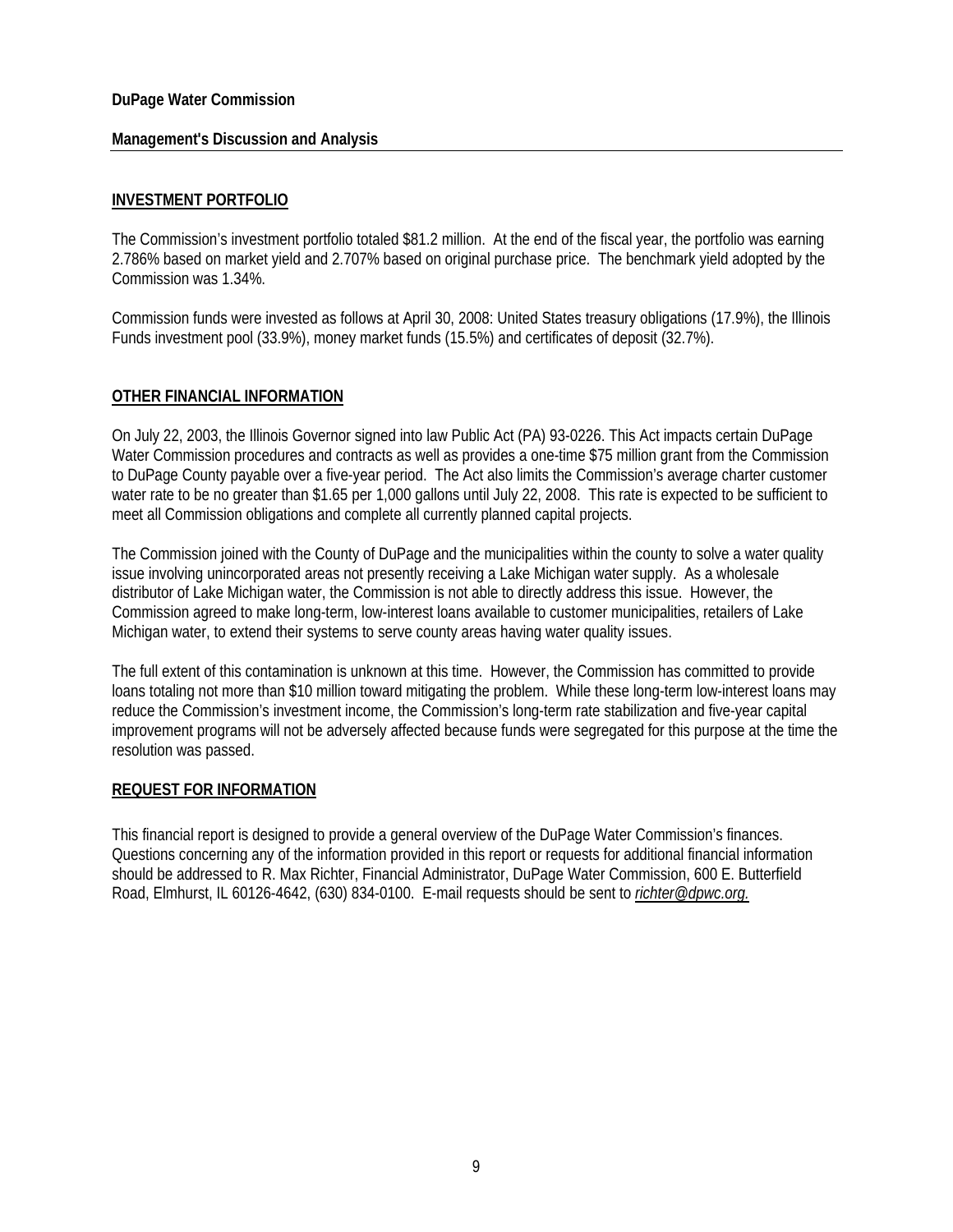**Statement of Net Assets April 30, 2008**

## **Assets**

| Current:                                   |    |             |
|--------------------------------------------|----|-------------|
| Cash                                       | \$ | 98,992      |
| Investments (Note 3)                       |    | 19,365,813  |
| Restricted investments (Notes 3 and 7)     |    | 43,933,363  |
| Receivables                                |    |             |
| Water sales                                |    | 4,074,580   |
| Accrued interest                           |    | 963,476     |
| Sales tax                                  |    | 8,315,260   |
| Other                                      |    | 27,573      |
| Inventory                                  |    | 167,080     |
| Prepaid expenses and deposits              |    | 460,204     |
| Total current assets                       |    | 77,406,341  |
| Noncurrent:                                |    |             |
| Restricted investments (Notes 3 and 7)     |    | 17,692,764  |
| Long-term loans receivable (Note 4)        |    | 5,637,192   |
| Land and construction in progress (Note 5) |    | 35,600,745  |
| Other capital assets, net of accumulation  |    |             |
| depreciation of \$98,982,794 (Note 5)      |    | 337,567,156 |
| Total noncurrent assets                    |    | 396,497,857 |
| Total assets                               | S. | 473,904,198 |
| See Notes to Financial Statements.         |    | (Continued) |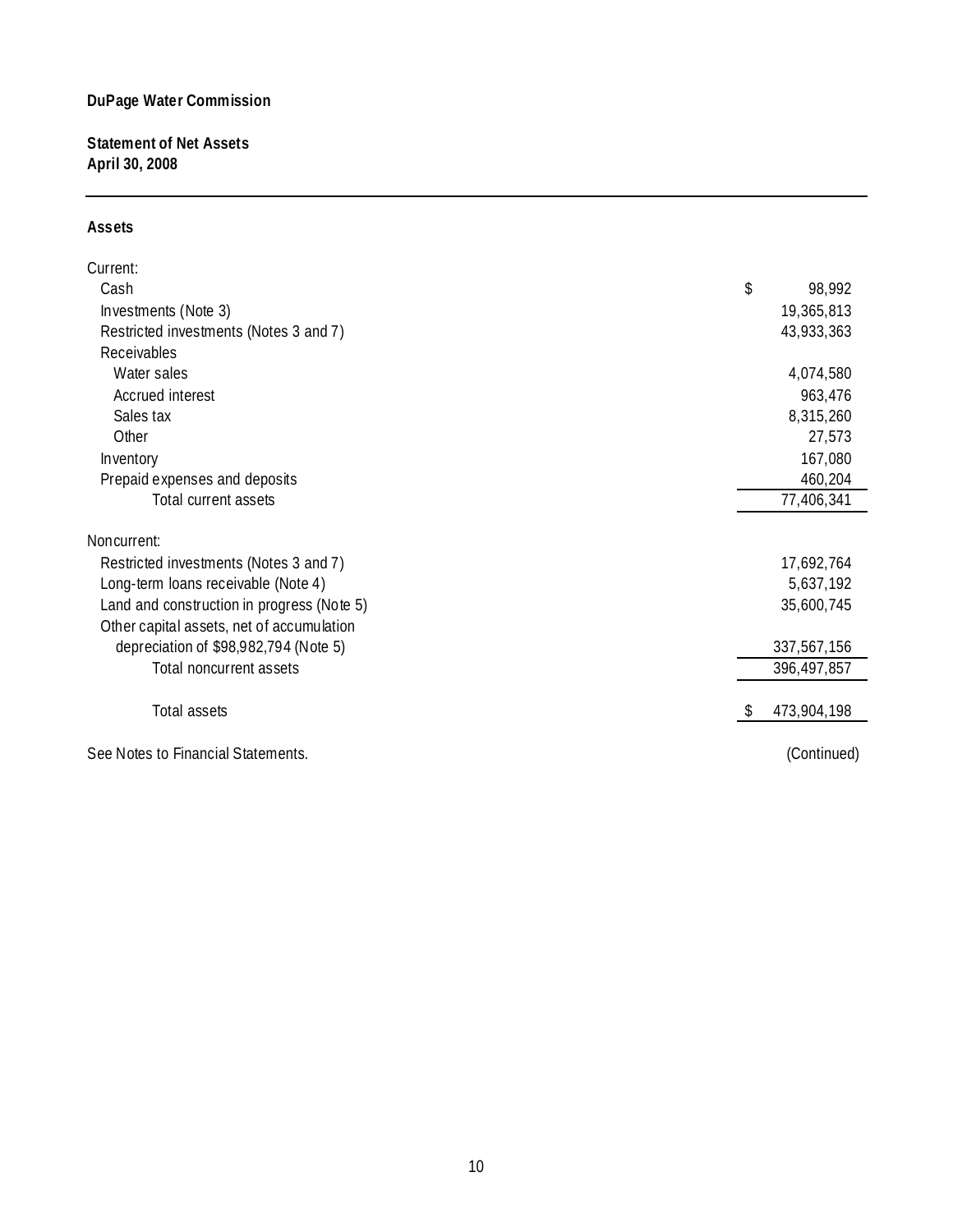**Statement of Net Assets (Continued) April 30, 2008**

#### **Liabilities**

| Current:                                                         |   |             |
|------------------------------------------------------------------|---|-------------|
| Deferred revenue                                                 | S | 140,992     |
| <b>Total current liabilities</b>                                 |   | 140,992     |
| Current liabilities payable from restricted assets:              |   |             |
| Accounts payable                                                 |   | 3,338,943   |
| <b>Accrued liabilities</b>                                       |   | 699,052     |
| Compensated absences                                             |   | 192,459     |
| Contract retentions                                              |   | 93,042      |
| Customer deposits                                                |   | 64,998      |
| Revenue bonds payable - current (Note 7)                         |   | 8,755,460   |
| General obligation bonds payable - current (Note 7)              |   | 11,334,933  |
| Accrued interest payable                                         |   | 2,893,994   |
| Total current liabilities payable from restricted assets         |   | 27,372,881  |
|                                                                  |   |             |
| Noncurrent:                                                      |   |             |
| Deferred revenue                                                 |   | 2,265,096   |
| General obligation bonds payable - noncurrent, net (Note 7)      |   | 24,225,785  |
| Revenue bonds payable - noncurrent, net (Note 7)                 |   | 88,329,729  |
| <b>Total noncurrent liabilities</b>                              |   | 114,820,610 |
| <b>Total liabilities</b>                                         |   | 142,334,483 |
| <b>Net Assets</b>                                                |   |             |
| Invested in capital assets, net of related debt                  |   | 240,521,994 |
| Restricted for bond ordinances and sales tax resolution (Note 8) |   | 34,253,246  |
| Unrestricted                                                     |   | 56,794,475  |
| Total net assets                                                 |   | 331,569,715 |
|                                                                  |   |             |

See Notes to Financial Statements.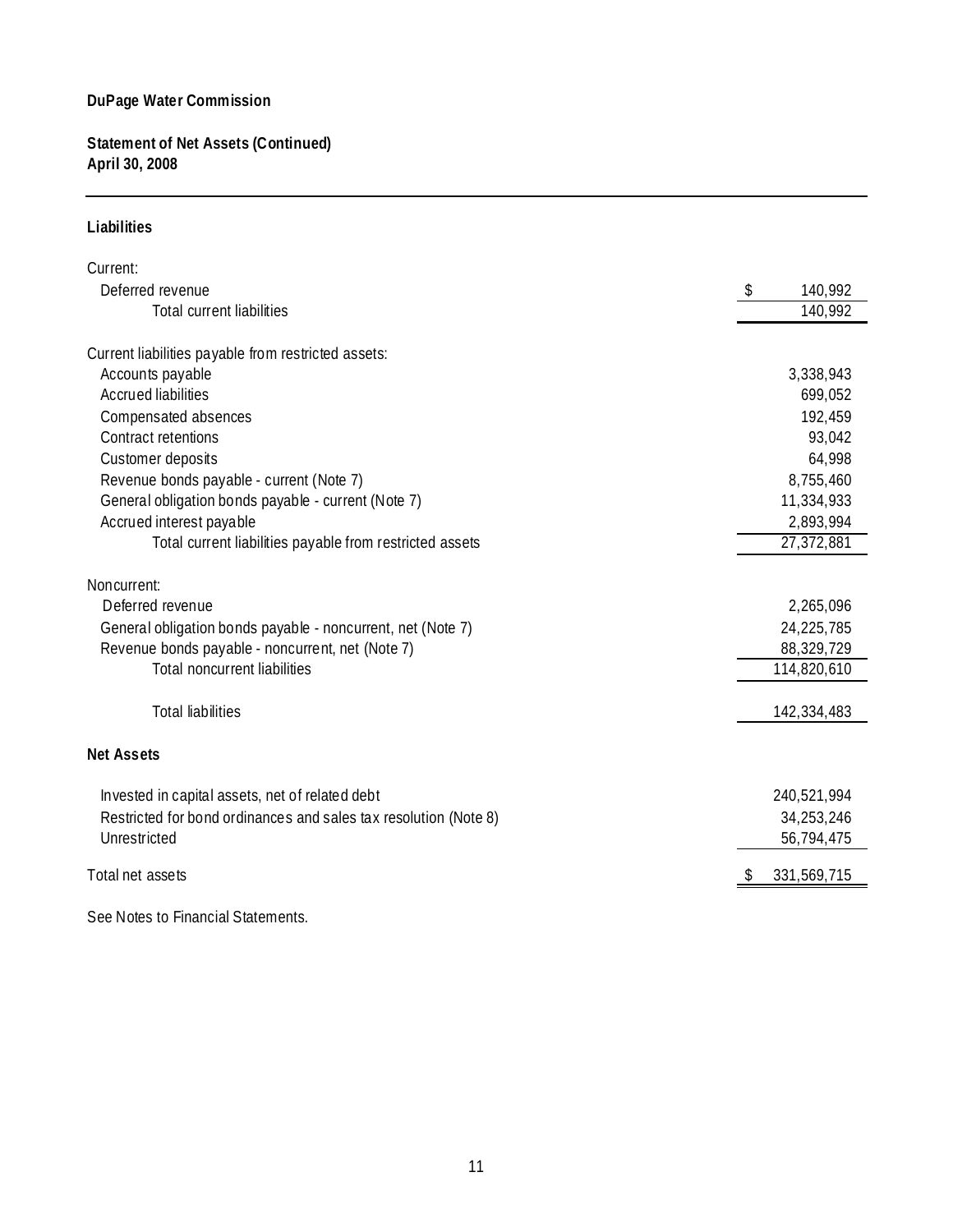## **Statement of Revenues, Expenses and Changes in Net Assets Year Ended April 30, 2008**

| Operating revenues                              |                      |
|-------------------------------------------------|----------------------|
| Water sales                                     |                      |
| Operations and maintenance costs<br>Fixed costs | \$<br>32,244,813     |
| Customer differential                           | 7,145,344<br>795,832 |
| Other income                                    | 1,319                |
| Total operating revenues                        | 40, 187, 308         |
|                                                 |                      |
| Operating expenses                              |                      |
| Water supply costs                              | 50,234,652           |
| Depreciation                                    | 6,503,779            |
| Personal services                               | 3,765,227            |
| Insurance                                       | 767,333              |
| Professional and contractual services           | 543,071              |
| Administrative costs                            | 573,597              |
| Land and right of way                           | 2,995                |
| Total operating expenses                        | 62,390,654           |
| Operating loss                                  | (22, 203, 346)       |
|                                                 |                      |
| Nonoperating revenues (expenses)                |                      |
| Sales tax                                       | 34,308,874           |
| Investment income                               | 3,958,431            |
| Gain on the sale of capital assets              | 46,624               |
| Interest and other charges                      | (7, 514, 478)        |
| Net nonoperating revenues                       | 30,799,451           |
| Income before special item                      | 8,596,105            |
| Special item - customer rebate                  | (40,000,000)         |
| Change in net assets                            | (31, 403, 895)       |
| Net assets, May 1, 2007                         | 362,973,610          |
| Net assets, April 30, 2008                      | 331,569,715          |
| See Notes to Financial Statements.              |                      |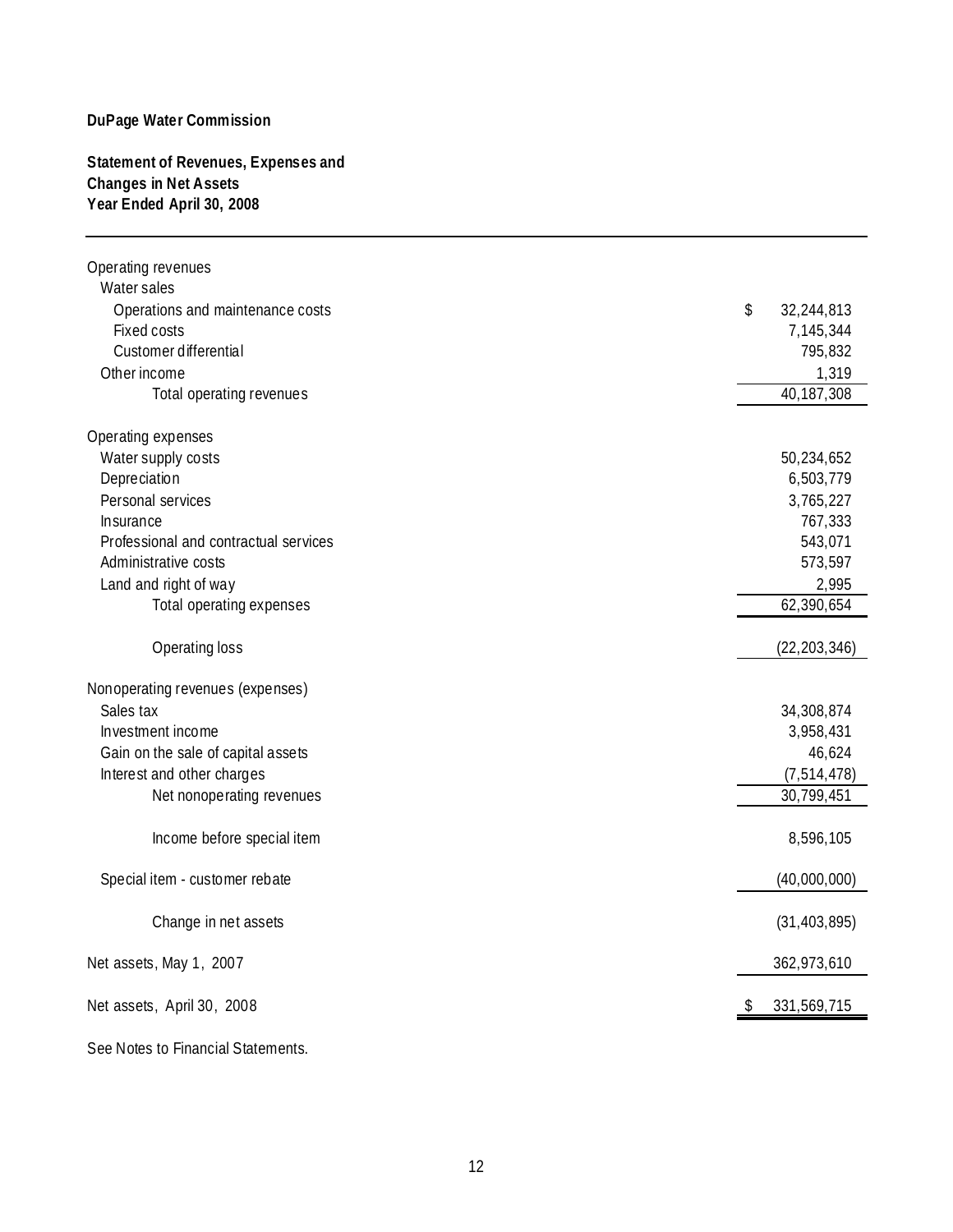## **Statement of Cash Flows Year Ended April 30, 2008**

| Cash flows from operating activities<br>Cash received from customers<br>Cash payments to suppliers<br>Cash payments to employees | \$<br>39,953,793<br>(51, 826, 505)<br>(3,802,833) |
|----------------------------------------------------------------------------------------------------------------------------------|---------------------------------------------------|
| Other cash receipts<br>Net cash used in operating activities                                                                     | 52,117<br>(15,623,428)                            |
| Cash flows from non capital financing activities                                                                                 |                                                   |
| Cash paid to DuPage County                                                                                                       | (15,000,000)                                      |
| Cash paid to customers for rebates                                                                                               | (40,000,000)                                      |
| Cash received from sales taxes                                                                                                   | 34,522,874                                        |
| Net cash provided by non capital financing activities                                                                            | (20, 477, 126)                                    |
| Cash flows from capital and related financing activities                                                                         |                                                   |
| Interest paid on revenue bonds                                                                                                   | (5, 590, 377)                                     |
| Interest paid on general obligation bonds                                                                                        | (2, 230, 641)                                     |
| Principal paid on revenue bonds                                                                                                  | (8,482,561)                                       |
| Principal paid on general obligation bonds                                                                                       | (10, 887, 008)                                    |
| Construction and purchases of capital assets                                                                                     | (3,028,775)                                       |
| Proceeds from the sale of capital assets                                                                                         | 46,624                                            |
| Net cash used in capital and related financing activities                                                                        | (30, 172, 738)                                    |
| Cash flows from investing activities                                                                                             |                                                   |
| Interest on investments                                                                                                          | 4,007,503                                         |
| Proceeds from investments maturing                                                                                               | 143,710,681                                       |
| Payments for investments purchased                                                                                               | (80, 991, 940)                                    |
| Loans made to members                                                                                                            | (637, 569)                                        |
| Net cash provided by investing activities                                                                                        | 66,088,675                                        |
| Net decrease in cash                                                                                                             | (184, 617)                                        |
| Cash, May 1, 2007                                                                                                                | 283,609                                           |
| Cash, April 30, 2008                                                                                                             | \$<br>98,992                                      |

See Notes to Financial Statements.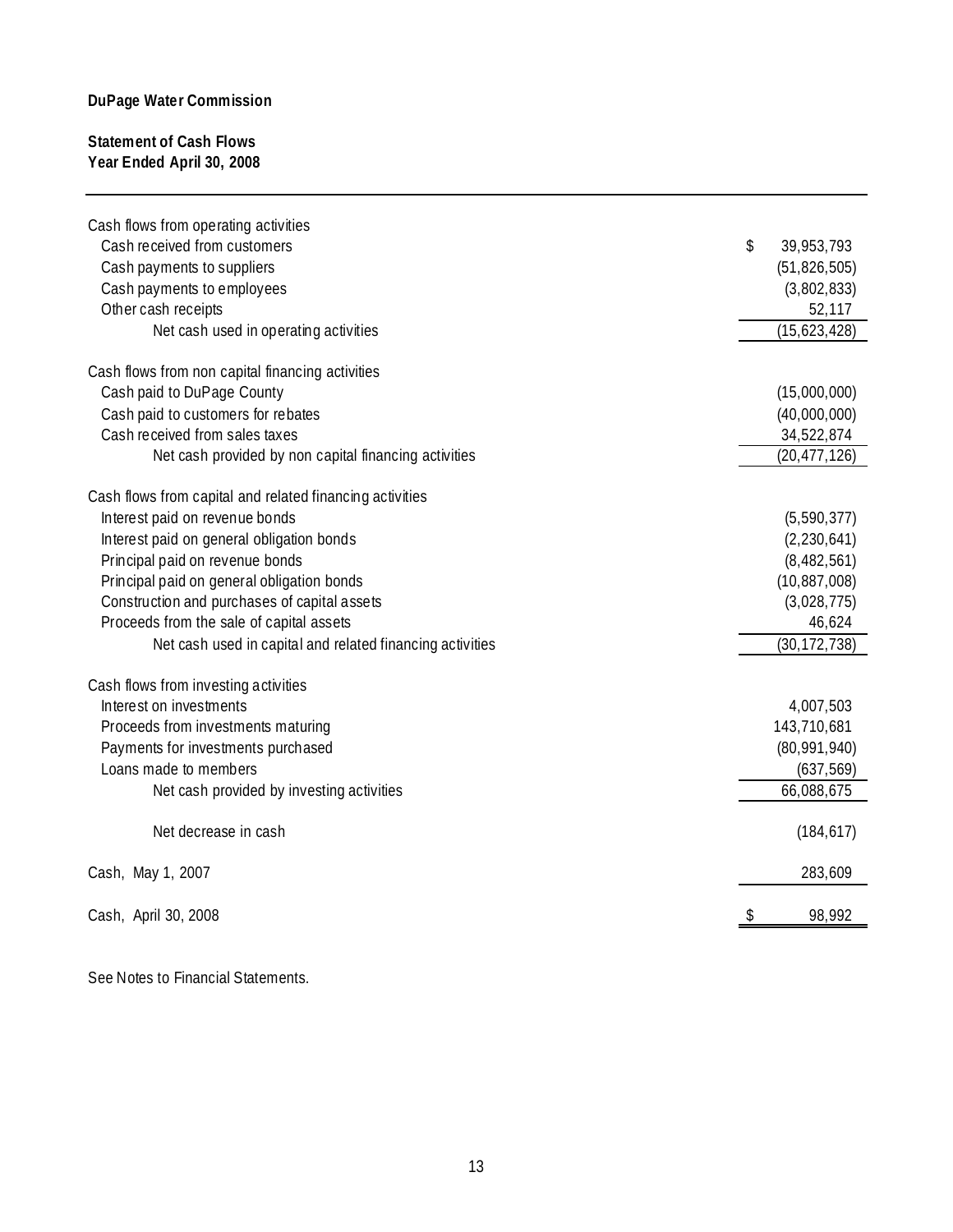## **Statement of Cash Flows - Continued Year Ended April 30, 2008**

| Reconciliation of operating loss to net cash used in<br>operating activities: |                      |
|-------------------------------------------------------------------------------|----------------------|
| Operating loss                                                                | (22, 203, 346)<br>\$ |
| Adjustments to reconcile operating loss to net cash used in                   |                      |
| operating activities:                                                         |                      |
| Depreciation expense                                                          | 6,503,779            |
| Increase in water sales accounts receivable                                   | (31, 204)            |
| Increase in other receivables                                                 | (14, 200)            |
| Decrease in prepaid expenses and deposits                                     | 31,591               |
| Decrease in deferred revenue                                                  | (200, 992)           |
| Increase in accounts payable                                                  | 279,840              |
| Decrease in accrued liabilities and compensated absences                      | (75, 558)            |
| Increase in contract retentions                                               | 21,664               |
| Increase in customer deposits                                                 | 64,998               |
| Total adjustments                                                             | 6,579,918            |
| Net cash used in operating activities                                         | (15,623,428)         |
| See Notes to Financial Statements.                                            |                      |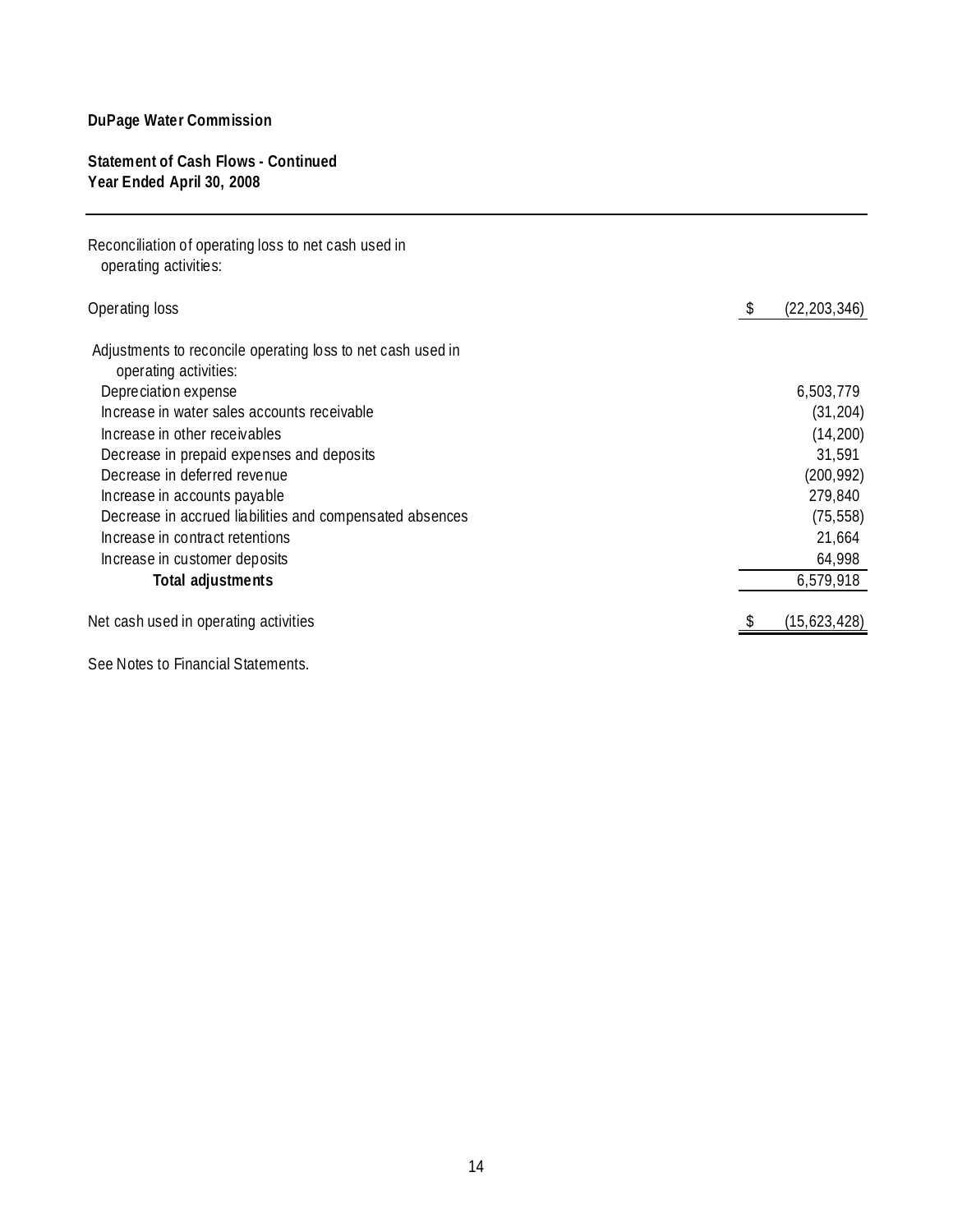## **Notes to Financial Statements**

## **Note 1. Summary of Significant Accounting Policies**

The accounting policies of the Commission conform to accounting principles generally accepted in the United States of America. The following is a summary of the more significant policies:

## **(a) Reporting Entity**

The DuPage Water Commission (Commission) is a county water commission, body politic and corporate, political subdivision and unit of local government, in DuPage County, Illinois, existing and operating under the Water Commission Act of 1985 (70 ILCS 3720), effective July 30, 1985, as amended (the "1985 Commission Act"). The Commission declared the official start of operations on May 1, 1992.

The DuPage Water Commission Board consists of 13 Board members. Seven of the Board members are appointed by the DuPage County Board Chairman with the advice and consent of the County Board. One of these appointees is designated as Chairman of the Commission and must be approved by the DuPage Water Commission Board. The other six Board members are appointed by vote of the mayors of municipalities within the DuPage County districts.

The purpose and objectives of the Commission are:

- a. To provide water to municipalities and other customers within DuPage County.
- b. To plan, construct, acquire, develop, operate, maintain and/or contract for facilities for receiving, storing and transmitting water from Lake Michigan for the principal use and mutual benefit of the municipalities and other customers.
- c. To provide adequate supplies of such water on an economical and efficient basis for the municipalities and other customers.
- d. To provide a forum for discussion, study, development and implementation of recommendations of mutual interest regarding water distribution and supply facilities within DuPage County.

The primary authority to designate management, influence operations, formulate budgets and set water rates rests with the Commission Board. Significant matters that require Board action include setting water rates, borrowing funds, amending the Chicago Water Supply contract or Commission bylaws and employing the general manager and professional contractors. These significant matters must carry a majority vote of all commissioners, which majority must contain at least one-third of the DuPage County appointed Board members and 40% of the municipality appointed Board members. Neither DuPage County nor the municipalities within DuPage County have the ability to significantly influence operations; therefore, the Commission is not included in any other governmental reporting entity. All activities of the Commission are reported in a single enterprise fund. The Commission does not have any component units.

## **(b) Measurement Focus, Basis of Accounting and Financial Statement Presentation**

The Commission is accounted for as a proprietary fund type (enterprise fund) using the flow of economic resources measurement focus and the accrual basis of accounting. With this measurement focus, all assets and all liabilities associated with water system operations are included on the statement of net assets.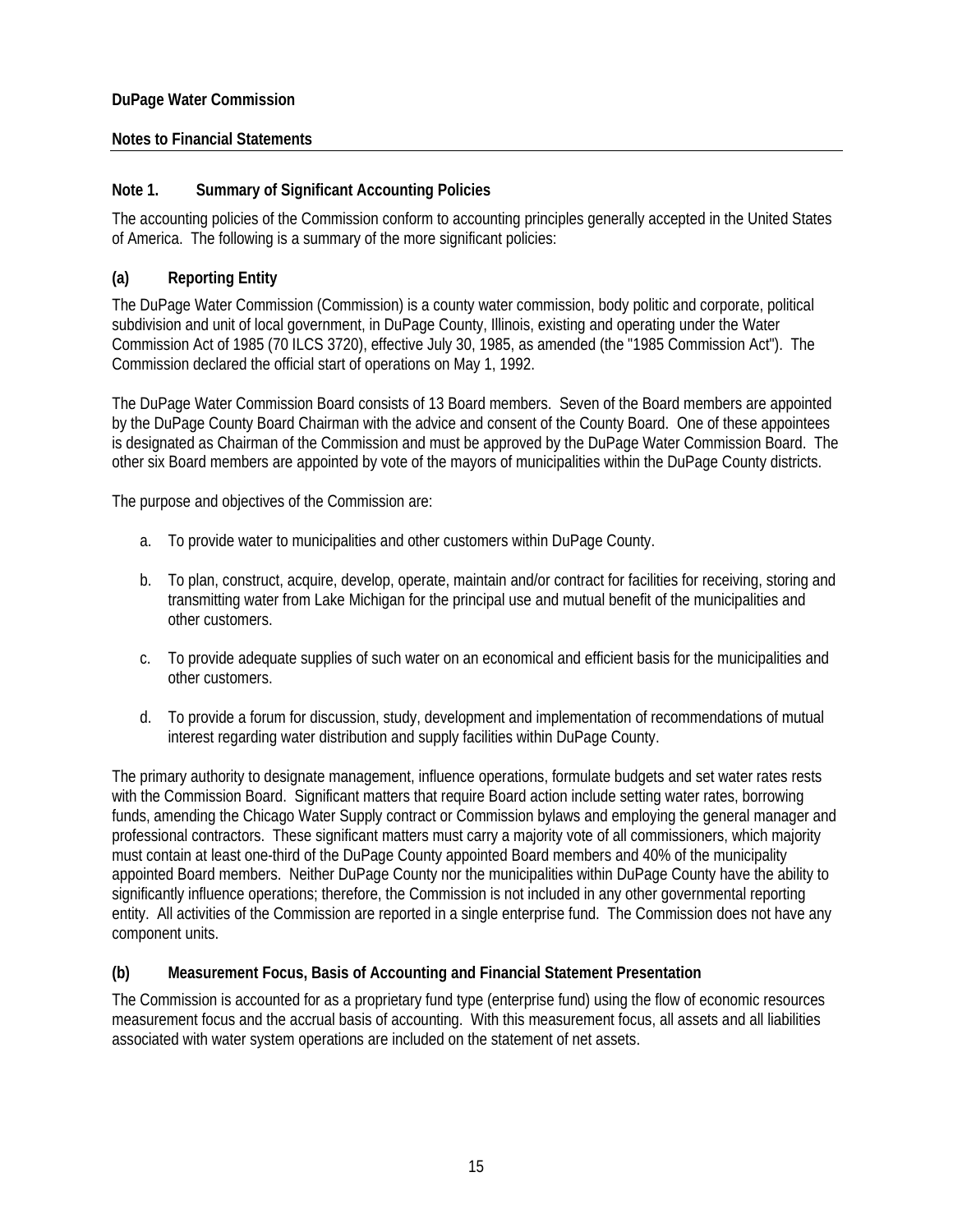## **Notes to Financial Statements**

## **Note 1. Summary of Significant Accounting Policies (Continued)**

## **(b) Measurement Focus, Basis of Accounting and Financial Statement Presentation (Continued)**

Under the accrual basis of accounting, revenues are recorded when earned and expenses are recorded at the time liabilities are incurred or prepaid amounts have been utilized. Water revenue is recognized when the water is delivered. Sales tax revenue is recognized at the time of the related sale.

Deferred revenues represent payments from non-charter customers for Customer Differential revenues. These deferred revenues will be amortized on a straight-line basis through April 30, 2024. Customer differentials represent payments for connecting to the Commission's System as well as fixed costs charged to subsequent customers to cover costs which would have been paid by subsequent customers if they had been Charter Customers.

The change in deferred revenue for the year ended April 30, 2008 was as follows:

| Balance, May 1<br>Retirements | <sup>S</sup>  | 2,607,080<br>(200,992) |
|-------------------------------|---------------|------------------------|
| Balance, April 30             | <sup>\$</sup> | 2,406,088              |

The Commission distinguishes operating revenues and expenses from nonoperating items. Operating revenues and expenses generally result from providing services in connection with the Commission's principal ongoing operations.

The Commission applies all applicable Governmental Accounting Standards Board ("GASB") pronouncements as well as the following pronouncements issued on or before November 30, 1989, unless those pronouncements conflict or contradict Governmental Accounting Standards Board ("GASB") pronouncements: Financial Accounting Standards Board ("FASB") Statements and Interpretations, Accounting Principles Board ("APB") Opinions, and Accounting Research Bulletins ("ARBs").

## **(c) Cash**

Cash consists principally of deposits held in banks. For purposes of the cash flow statement, the Commission reports all certificates of deposit (CD's), investments in investment pools, money market funds and securities as investments.

## **(d) Investments**

The Commission reports investments at their fair value as of year-end. The net appreciation or depreciation in the fair value of investments is included as interest on investments in the statement of revenues, expenses and changes in net assets.

## **(e) Accounts Receivable**

Customer receivables are recorded as receivables and revenues at their original invoice amount. Management regularly reviews the customer receivable accounts and has deemed no allowance for uncollectible accounts necessary as of April 30, 2008. A receivable is considered to be past due if any portion of the receivable balance is outstanding for more than 40 days.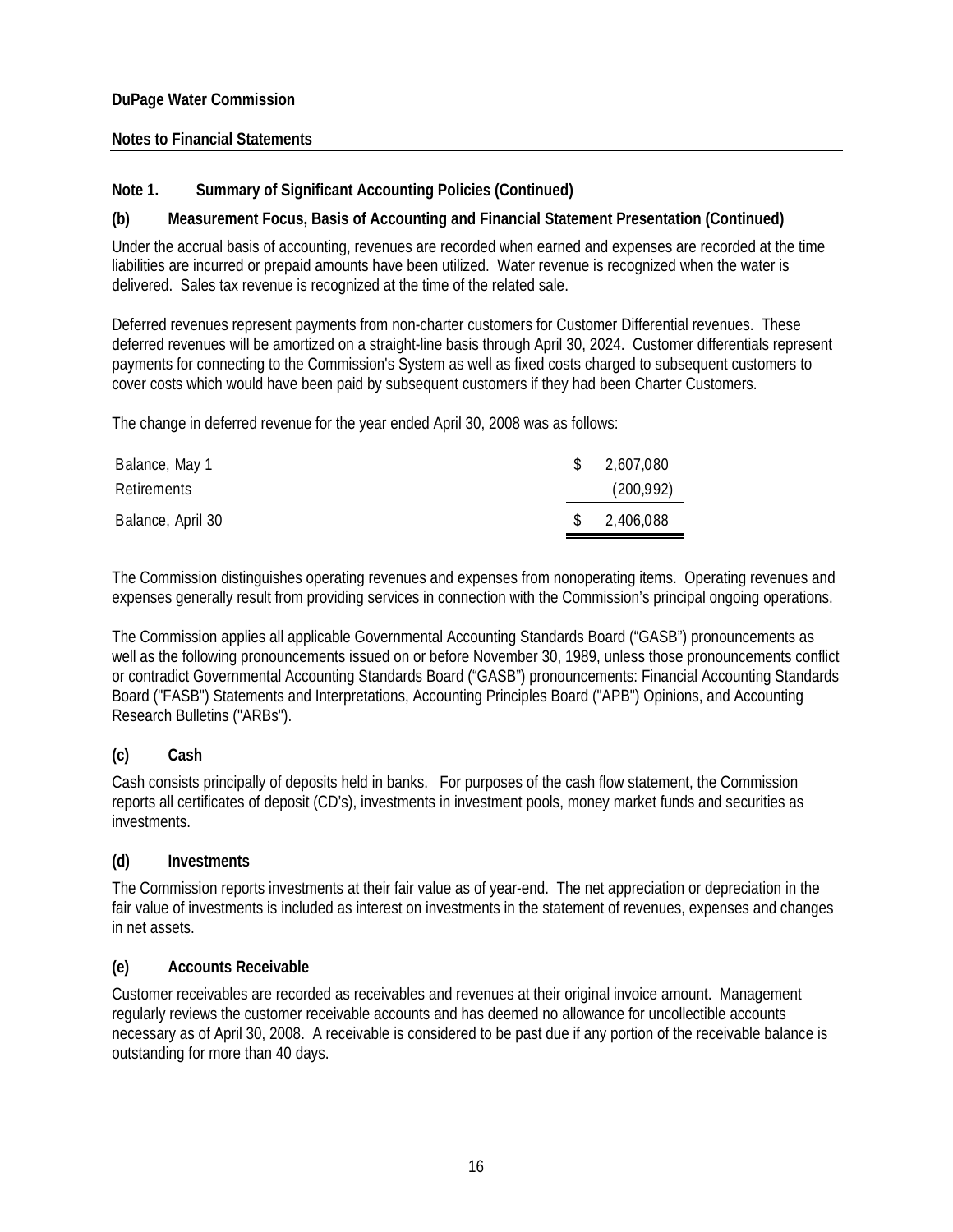## **Notes to Financial Statements**

## **Note 1. Summary of Significant Accounting Policies (Continued)**

## **(f) Restricted Investments**

Restricted investments represent those assets which are required to be held separately from other Commission investments as mandated by the revenue bond indentures. Current portions relate to funds held for revenue bond operating and maintenance costs as well as funds that will be liquidated during the subsequent fiscal year (generally for principal and interest then due), and assets held by trustees for retirement of general obligation bond principal and interest maturing in the next fiscal year. All other investments are considered noncurrent and are generally held until the bonds mature.

## **(g) Inventory and Prepaid Items**

Inventories are accounted for at cost, using the first-in, first-out method. Certain payments to vendors reflect costs applicable to future accounting periods and are recorded as prepaid items.

## **(h) Capital Assets**

Capital assets, which include the Commission's waterworks system, land, buildings, furniture, equipment and vehicles are reported at cost. The Commission capitalizes all capital assets with an initial individual cost or value greater than or equal to \$5,000, and an estimated useful life in excess of one year. Such assets are recorded at historical cost or estimated historical cost if purchased or constructed. Donated capital assets are recorded at estimated fair value at the date of donation.

The costs of normal maintenance and repairs that do not add to the value of the asset or materially extend asset lives are not capitalized.

Major outlays for capital assets and improvements are capitalized as projects are constructed. Interest incurred during the construction phase is included as part of the capitalized value of the asset constructed or improved. There was no interest cost capitalized by the Commission during the current fiscal year.

Capital assets are depreciated using the straight-line method over the following useful lives:

| Capital Asset                  | Life       |
|--------------------------------|------------|
|                                |            |
| Water mains                    | 80 years   |
| Buildings and other structures | 40 years   |
| Pumping equipment              | 30 years   |
| Office furniture and equipment | 3-10 years |
| Vehicles and other equipment   | 5-25 years |

## **(i) Bond Discount / Premium, Issuance Expense and Losses on Defeasance**

Bond discounts, premiums and issuance costs have been deferred and are being amortized as an element of interest expense over the lives of the related bonds. Bonds payable are reported net of the applicable premium or discount. Losses on defeasance related to the outstanding General Obligation Bonds and Water Refunding Revenue Bonds have been deferred and are being amortized as an element of interest expense over the shorter of the lives of the old or new bonds.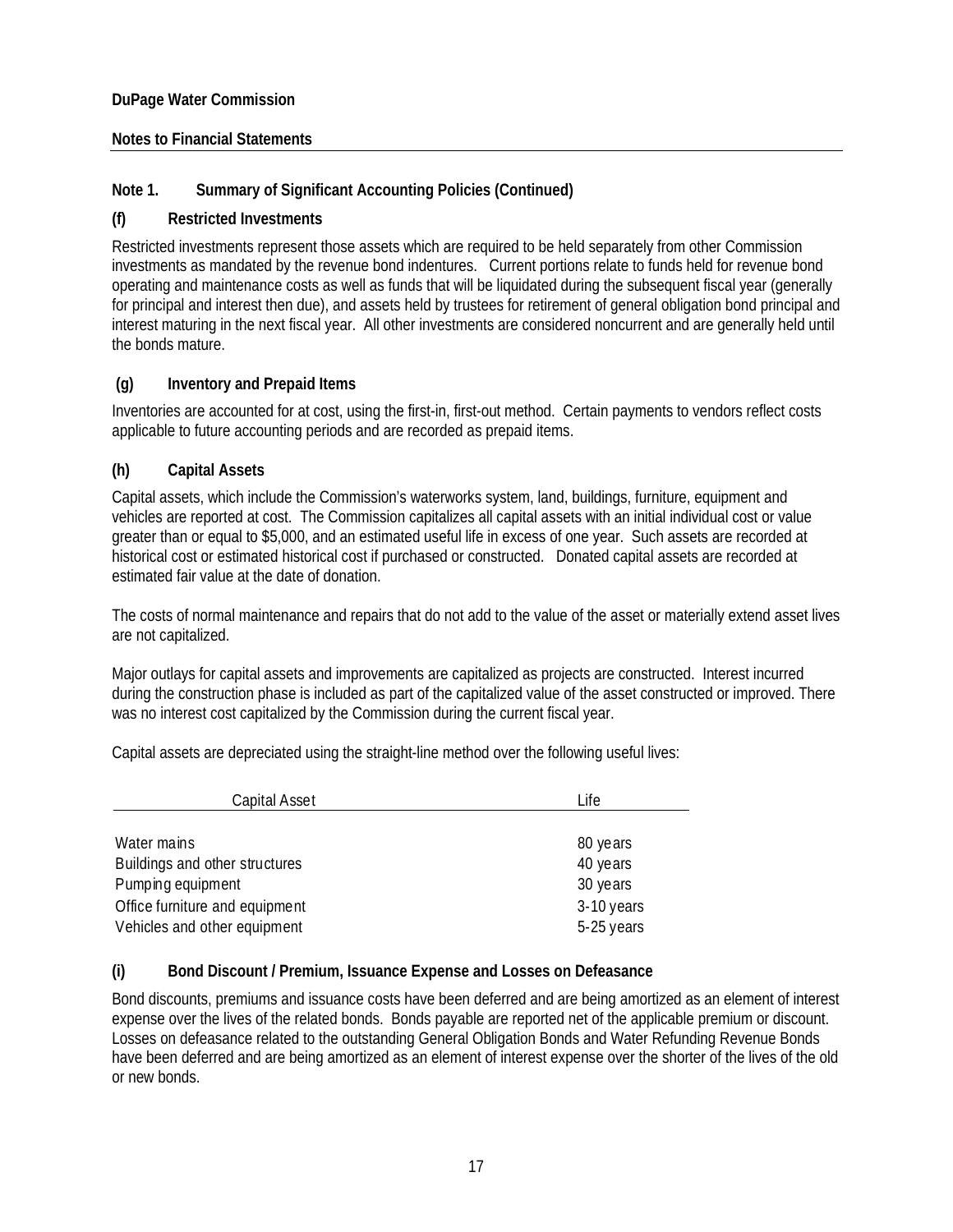## **Notes to Financial Statements**

## **Note 1. Summary of Significant Accounting Policies (Continued)**

## **(j) Compensated Absences**

It is the Commission's policy to permit employees to accumulate earned but unused vacation pay benefits and unused current calendar-year personal days. There is no liability for unpaid accumulated sick leave since the Commission does not have a policy to pay any amounts when employees separate from service with the Commission. All vacation and personal day pay is accrued when incurred and is considered current. The change in compensated absences for the year ended April 30, 2008 was as follows:

| Balance, May 1    |    | 178.750  |
|-------------------|----|----------|
| <b>Issuances</b>  |    | 32,296   |
| Retirements       |    | (18,587) |
| Balance, April 30 | -S | 192.459  |

## **(k) Net Assets**

The Statement of Net Assets presents the Commission's assets and liabilities with the difference reported in three categories:

Invested in capital assets, net of related debt consists of capital assets, net of accumulated depreciation and reduced by outstanding balances for bonds and other debt that are attributable to the acquisition, construction, or improvement of those assets.

Restricted net assets result when constraints placed on net asset use are either externally imposed by creditors, grantors, contributors, and the like, or imposed by law through constitutional provisions or enabling legislation.

Unrestricted net assets consist of net assets that do not meet the criteria of the two preceding categories.

It is the Commission's policy to first apply restricted resources when an expense is incurred for purposes for which both restricted and unrestricted net assets are available.

## **(l) Accounting Estimates**

The preparation of financial statements requires management to make estimates and assumptions that affect the reported amounts of assets and liabilities and disclosures of contingent assets and liabilities at the date of the financial statements, and the reported amount of revenues and expenses during the period. Actual results could differ from these estimates.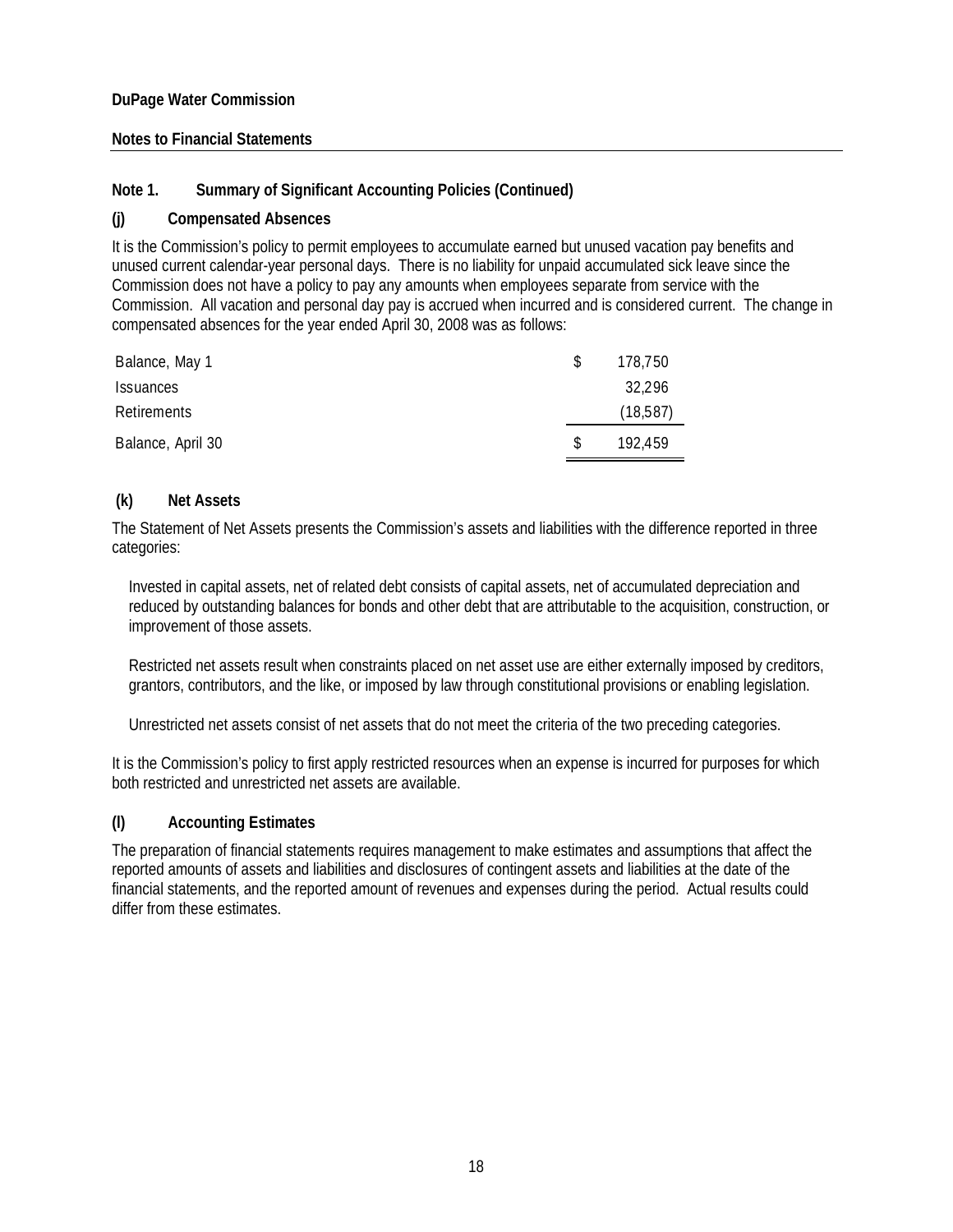## **Notes to Financial Statements**

## **Note 2. Budgets**

In April 2007, the Commission adopted the annual management budget in the amount of \$67,575,919 for operating costs, \$7,434,993 for interest retirements and \$12,217,600 for capital outlay for the fiscal year ended April 30, 2008. An appropriation ordinance is adopted annually to supplement the Commission's management budget. Total Commission expenditures did not exceed the appropriation ordinance, which is the legal spending authority for the Commission.

## **Note 3. Deposits and Investments**

The following is a summary of the Commission's cash and investments (including restricted cash and investments):

## **(a) Custodial Credit Risk - Deposits**

Custodial credit risk is the risk that in the event of a bank failure, the Commission's deposits may not be returned to it. The Commission's management policy is to fully collateralize all deposits above FDIC insurance limits, with the collateral held in safekeeping by an independent third party in the Commission's name. Collateral may not be released without the permission of Commission management. As of April 30, 2008, none of the Commission's deposits were exposed to custodial credit risk.

Certificates of deposit totaling \$26,500,000 are reported as investments in the Statement of Net Assets.

## **(b) Investments**

As of April 30, 2008, the Commission had the following investments and maturities:

|                                                                              |                                              |   |                                        | Investment Maturities (in Years) |     |  |
|------------------------------------------------------------------------------|----------------------------------------------|---|----------------------------------------|----------------------------------|-----|--|
|                                                                              | Fair                                         |   | Less                                   |                                  |     |  |
| Investment Type                                                              | Value                                        |   | Than 1                                 |                                  | 1-5 |  |
| U.S. Treasury Notes<br>Illinois Funds Investment Pool*<br>Money Market Funds | \$<br>14,428,828<br>27,546,650<br>12,516,462 | S | 14,428,828<br>27,546,650<br>12,516,462 | S                                |     |  |
| Total                                                                        | 54,491,940                                   |   | 54,491,940                             |                                  |     |  |

\* The Illinois Funds have a weighted average maturity of less than 1 year.

The Illinois Funds Investment Pool is not registered with the SEC. The Pool is sponsored by the Treasurer of the State of Illinois, in accordance with State law. The fair value of the position in the Pool is the same as the value of the Pool shares.

Interest Rate Risk – Interest rate risk is the risk that changes in interest rates of debt investments will adversely affect the fair value of an investment. The Commission's investment policy does not limit the Commission's investment portfolio to specific maturities.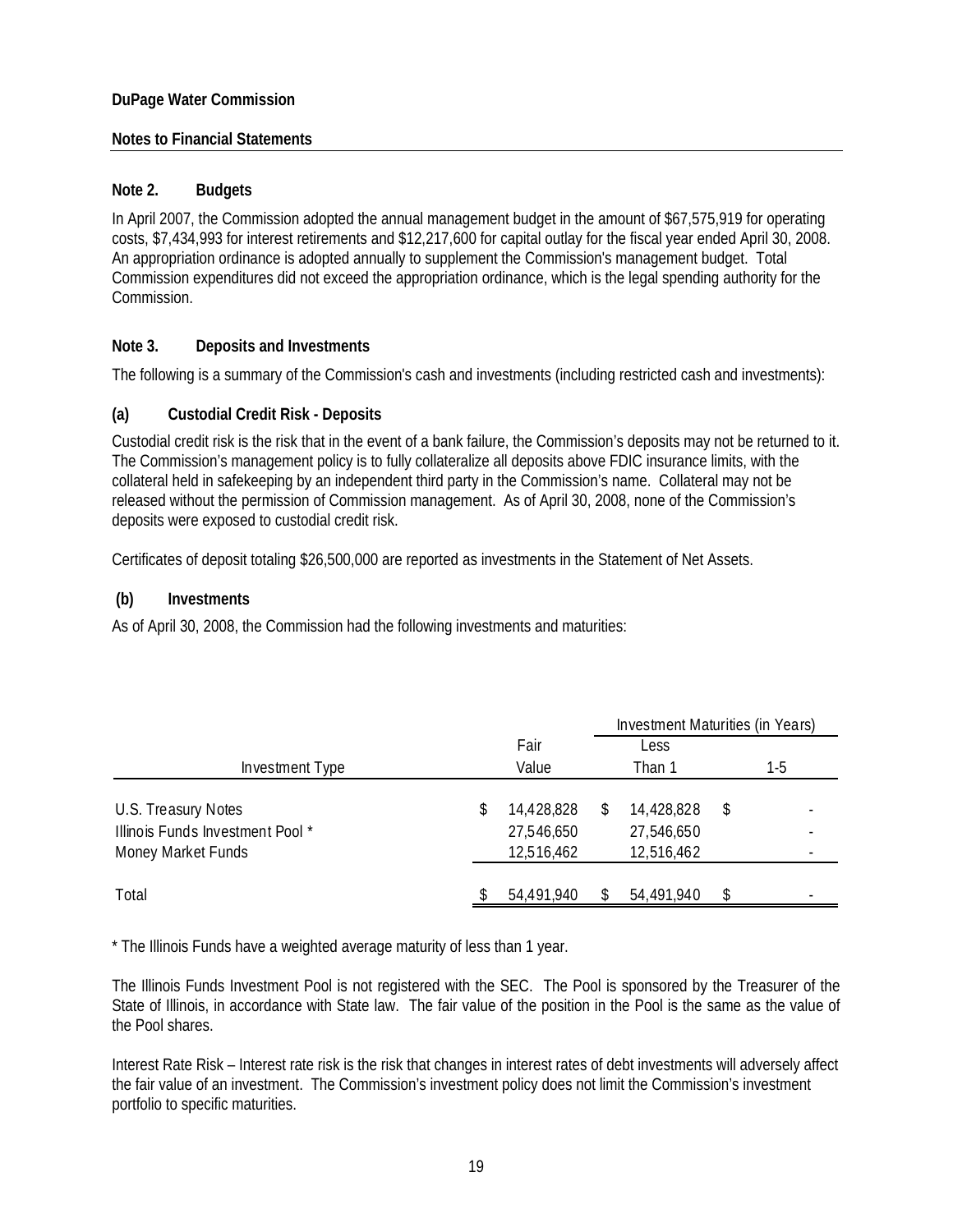## **Notes to Financial Statements**

## **Note 3. Deposits and Investments (Continued)**

## **(b) Investments (Continued)**

Credit Risk - The Commission's investment policy limits investments of the Commission's funds to the following: (a) direct or fully guaranteed obligations of the U.S. government; (b) fully guaranteed obligations of certain U.S. federally chartered agencies; (c) interest-bearing demand or time deposits in banks and savings and loan associations; (d) short-term obligations of U.S. corporations with assets exceeding \$500,000,000 and with a rating of AAA1, 2 or 3; (e) money market mutual funds whose portfolio consists solely of U.S. Government obligations; (f) the Illinois Funds Investment Pool of the State of Illinois; and (g) repurchase agreements. The Revenue Bond Ordinance restricts funds held in the Interest and Principal accounts of the Water Fund to only investments in (a) as described above. The Revenue Bond Ordinance also restricts funds held in the Debt Service Reserve Account in the Water Fund to only investments in (a) and (b), as described above. The money market funds are not rated. The Illinois Funds Investment Pool has been rated AAAm by Standard & Poor's.

Custodial Credit Risk – For an investment, custodial credit risk is the risk that, in the event of the failure of the counterparty, the Commission will not be able to recover the value of its investments or collateral securities that are in the possession of an outside party. The U.S. Treasury notes are held by the Commission's agent in the Commission's name. The Illinois Funds Investment Pool and the Money Market funds are not subject to custodial credit risk. The Commission's investment policy does not address custodial credit risk for investments.

Concentration of Credit Risk – The risk of loss attributed to the magnitude of a government's investment in a single issuer. The Commission places no limit on the amount the Commission may invest in any one issuer. More than five percent (5%) of the Commission's investments are in the Illinois Funds Investment Pool and Money Market Funds.

## **Note 4. Loans Receivable**

On April 25, 2002, the Commission approved a motion for a proposed agreement to make long-term, low-interest loans available to Charter Customer municipalities for the purpose of providing financing under certain circumstances to future customers who presently live in areas of DuPage County not presently served by the Commission. Two intergovernmental agreements with Charter Customers were made during fiscal year 2004. The loans are to be repaid in 13 installments, commencing in 2010 and continuing through 2023. In fiscal year 2008, a third loan was made to a Charter Customer. The loan is to be repaid in 13 installments, commencing in 2013 and continuing through 2025. Interest at a rate of 2% per annum shall be paid annually until the principal balance of the loan has been paid in full. As of April 30, 2008, notes totaling \$5,637,192 are due from members.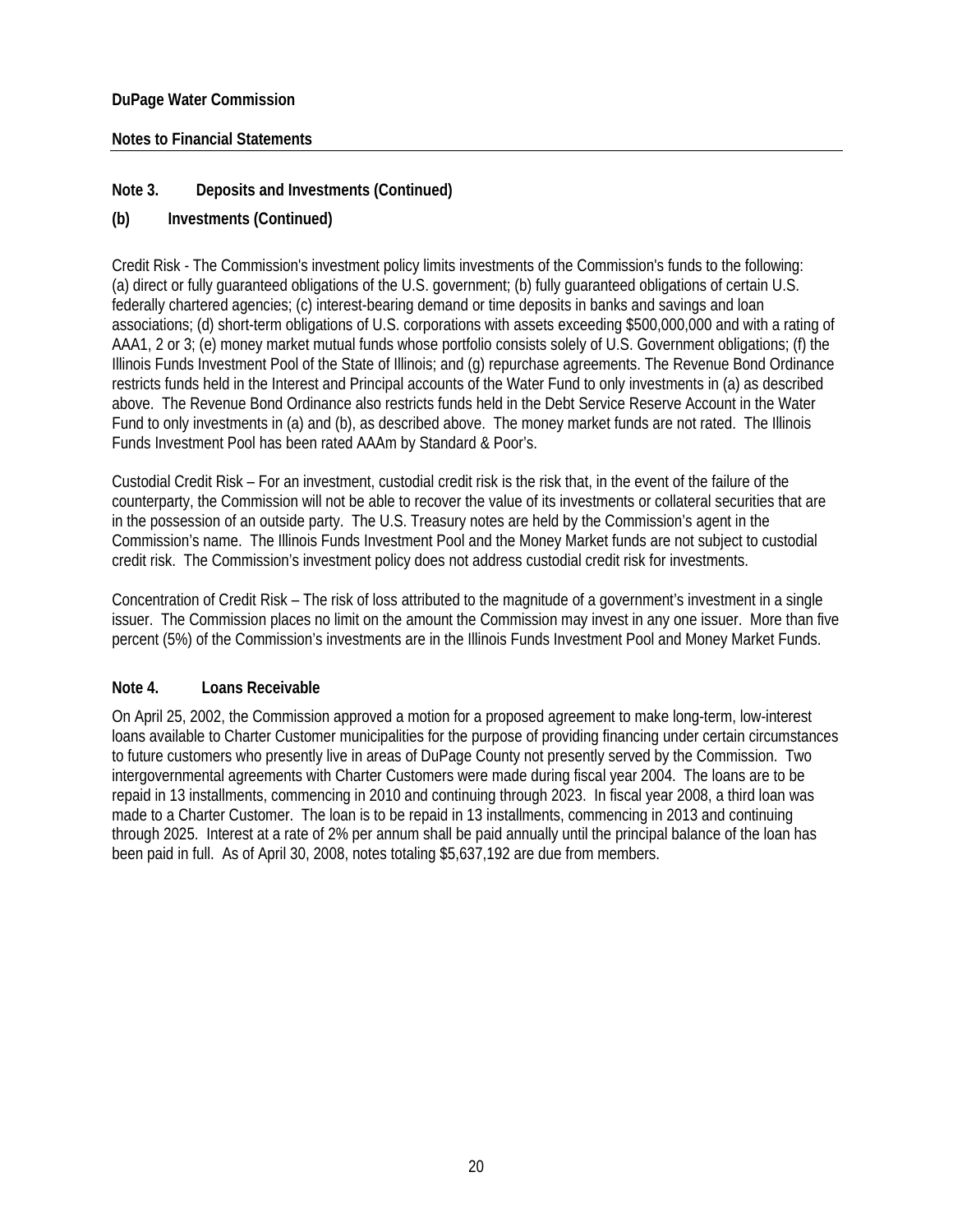## **Notes to Financial Statements**

## **Note 5. Capital Assets**

A summary of changes in capital assets is as follows:

|                                               | <b>Balance</b>   |                   |                          | <b>Balance</b>      |
|-----------------------------------------------|------------------|-------------------|--------------------------|---------------------|
|                                               | May 1            | Increases         | Decreases                | April 30            |
| Capital assets not being depreciated          |                  |                   |                          |                     |
| Land and permanent easements                  | \$<br>11,158,482 | \$<br>570,420     | \$                       | \$<br>11,728,902    |
| Construction in progress                      | 21,553,558       | 2,318,285         |                          | 23,871,843          |
| Total capital assets not being depreciated    | 32,712,040       | 2,888,705         | $\overline{\phantom{a}}$ | 35,600,745          |
| Other capital assets                          |                  |                   |                          |                     |
| Water mains                                   | 344,029,131      | 18,563            |                          | 344,047,694         |
| Buildings and other structures                | 81,381,182       |                   |                          | 81,381,182          |
| Pumping equipment                             | 5,583,705        |                   |                          | 5,583,705           |
| Office furniture and equipment                | 4,934,043        | 52,279            |                          | 4,986,322           |
| Vehicles and other equipment                  | 594,081          | 69,228            | (112, 262)               | 551,047             |
| Total other capital assets at historical cost | 436,522,142      | 140,070           | (112, 262)               | 436,549,950         |
| Less accumulated depreciation for             |                  |                   |                          |                     |
| Water mains                                   | (55, 218, 755)   | (4,298,580)       |                          | (59, 517, 335)      |
| Buildings and other structures                | (29, 174, 969)   | (1,888,051)       |                          | (31,063,020)        |
| Pumping equipment                             | (3,017,139)      | (134, 616)        |                          | (3, 151, 755)       |
| Office furniture and equipment                | (4, 767, 095)    | (93, 877)         |                          | (4,860,972)         |
| Vehicles and other equipment                  | (413, 318)       | (88, 656)         | 112,262                  | (389, 712)          |
| Total accumulated depreciation                | (92, 591, 276)   | (6,503,780)       | 112,262                  | (98, 982, 794)      |
| Other capital assets, net                     | 343,930,866      | (6,363,710)       |                          | 337,567,156         |
| Capital assets, net                           | 376,642,906      | \$<br>(3,475,005) | \$                       | \$<br>373, 167, 901 |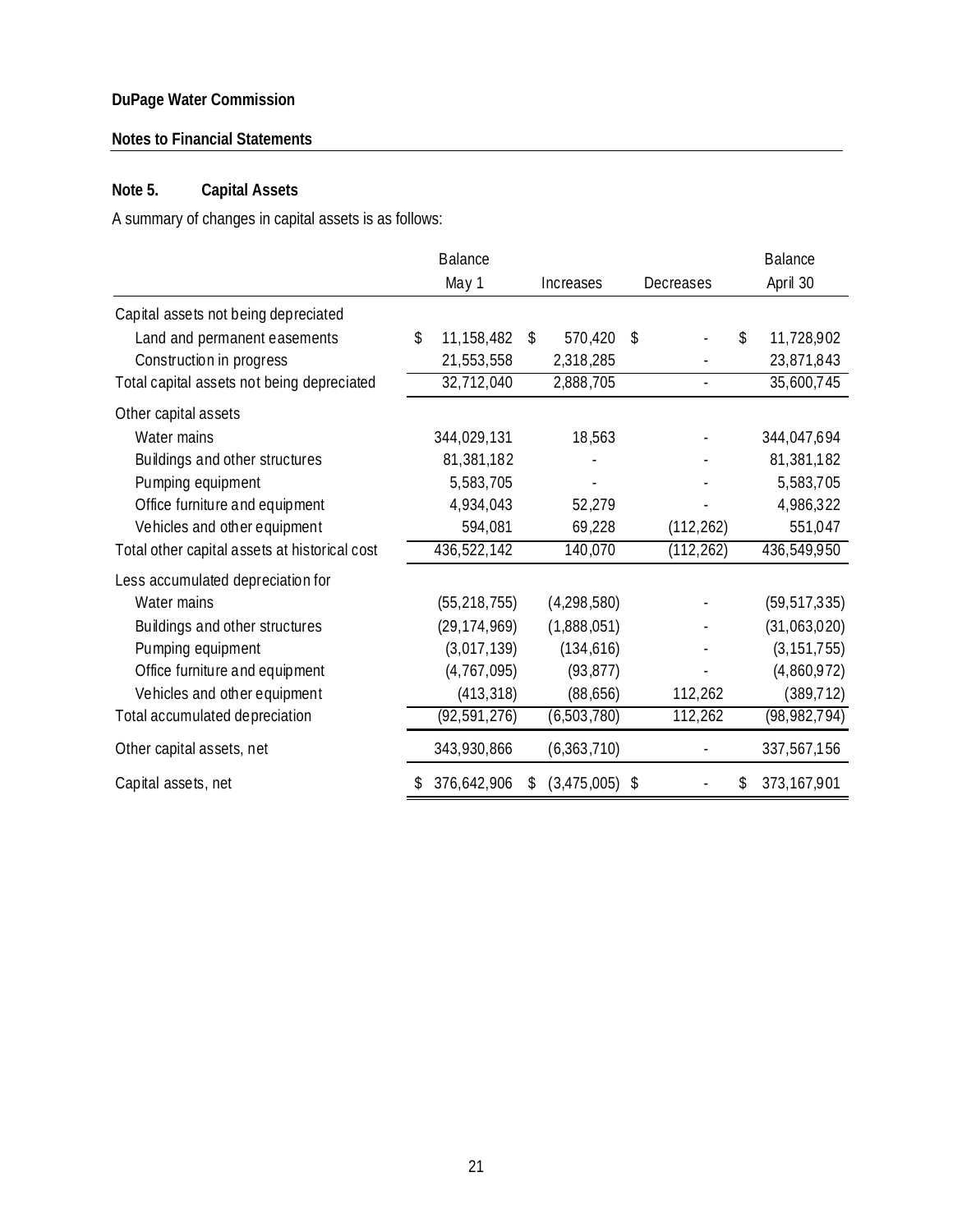## **Notes to Financial Statements**

## **Note 6. Water Contract with the City of Chicago**

The Commission has entered into a 40-year contract (from March 19, 1984) with the City of Chicago, Illinois (the "Chicago Contract"), under which Chicago has agreed to supply all of the Commission's water requirements, up to 1.7 times the year's annual average day amount (which is a quantity adequate to meet the customers' projected needs), with water of such quality as will meet or exceed applicable standards of the state and federal governments. The Chicago Contract provides that the cost of water to the Commission shall be equal to the rate fixed for large quantities of water furnished through meters to consumers inside Chicago furnished by Chicago through meters.

The Commission is obligated to purchase a minimum amount of water; such minimum is 50% of the aggregate Illinois Department of Natural Resources allocations. In fiscal 2008, the Commission purchased 32 billion gallons of water from the City of Chicago; such purchases equaling 86.8% of the aggregate Illinois Department of Natural Resources allocations.

The Commission is constructing emergency generation at the Lexington Pump Station. The City of Chicago has agreed to pay a portion back to the Commission through a 10 percent credit in water costs paid by the Commission.

## **Note 7. Long-Term Obligations Payable**

|                           |                                |                            |                               |    |             |     |               |    | Due         |
|---------------------------|--------------------------------|----------------------------|-------------------------------|----|-------------|-----|---------------|----|-------------|
|                           | <b>Balance</b>                 |                            |                               |    |             |     | Balance       |    | Within      |
|                           | May 1                          |                            | Issuances                     |    | Retirements |     | April 30      |    | One Year    |
| Deferred revenue          | \$<br>2,607,080                | \$                         |                               | \$ | 200,992     | \$  | 2,406,088     | \$ | 140,992     |
| General obligation bonds* | 46,275,000                     |                            |                               |    | 10,715,000  |     | 35,560,000    |    | 11,250,000  |
| Revenue bonds**           | 109,485,000                    |                            |                               |    | 8,690,000   |     | 100,795,000   |    | 9,125,000   |
| Total                     | 158,367,080                    | \$                         |                               | \$ | 19,605,992  | S.  | 138,761,088   | S  | 20,515,992  |
|                           |                                | * General obligation bonds |                               |    |             |     |               |    |             |
|                           |                                |                            | Principal                     |    |             | \$  | 35,560,000    | \$ | 11,250,000  |
|                           |                                |                            | Unamortized premium           |    |             |     | 488,122       |    | 256,871     |
|                           | Unamortized loss on refunding  |                            |                               |    |             |     | (487, 404)    |    | (171, 938)  |
|                           | Total general obligation bonds |                            |                               |    |             |     | 35,560,718    | \$ | 11,334,933  |
|                           | **                             | Revenue bonds              |                               |    |             |     |               |    |             |
|                           |                                |                            | Principal                     |    |             | \$. | 100,795,000   | \$ | 9,125,000   |
|                           | Unamortized premium            |                            |                               |    |             |     | 2,885,433     |    | 730,042     |
|                           |                                |                            | Unamortized loss on refunding |    |             |     | (6, 595, 244) |    | (1,099,582) |
|                           |                                |                            | Total revenue bonds           |    |             | \$  | 97,085,189    | \$ | 8,755,460   |

A schedule of changes in long-term obligations payable is as follows: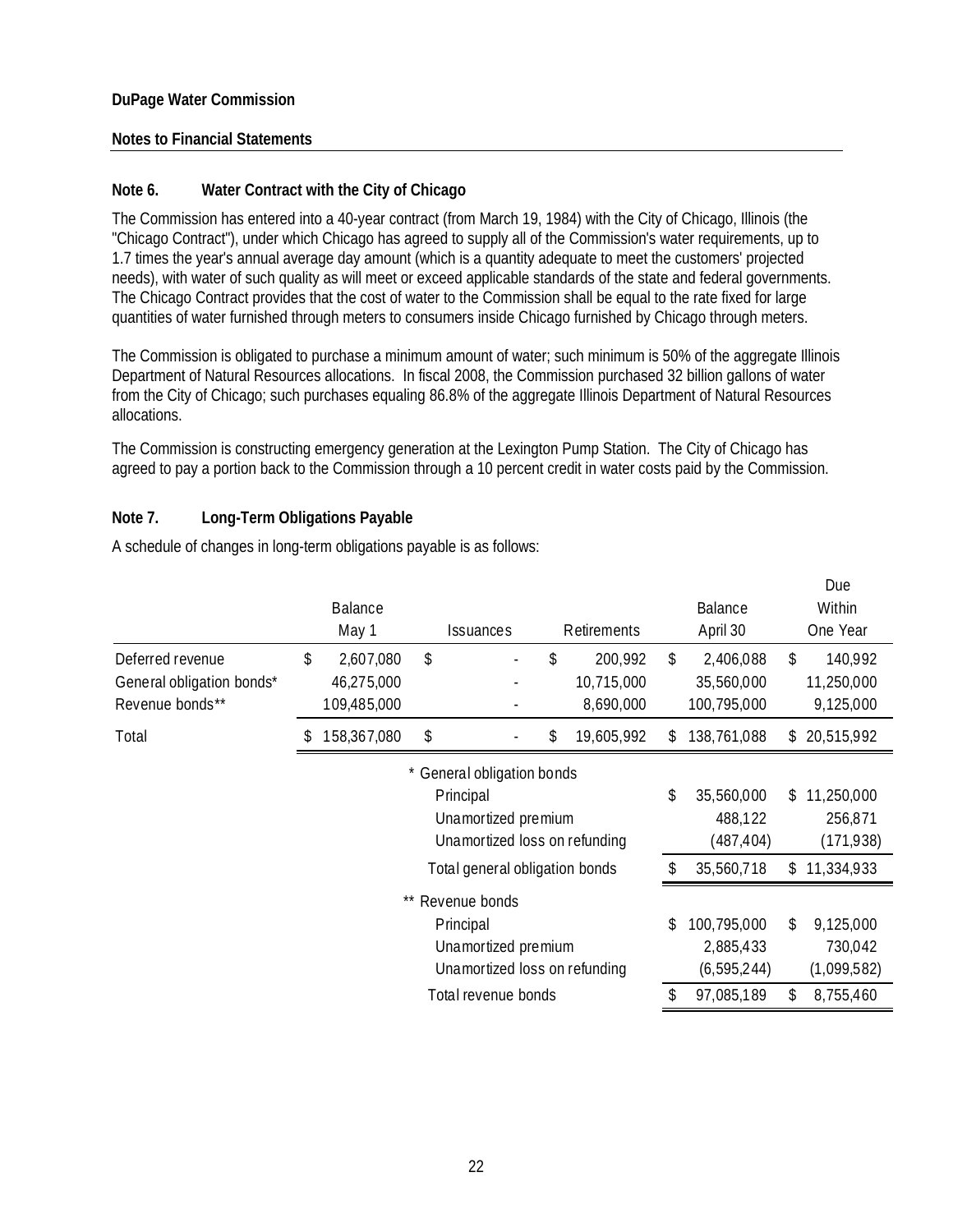## **Notes to Financial Statements**

## **Note 7. Long-Term Obligations Payable (Continued)**

## **(a) General Obligation Bonds:**

The Commission issues bonds to purchase and construct capital assets. The Commission has issued \$93,970,000 general obligation refunding bonds, series 2001. Principal is due in annual installments of \$1,295,000 to \$12,465,000; interest at 5.0% to 5.25% through maturity on March 1, 2011. As of April 30, 2008, \$35,560,000 principal was outstanding on these bonds. The Commission intends to retire these bonds with annual sales tax proceeds. The series 2001 bonds are general obligations of the Commission secured by the full faith and credit of the Commission and payable, as to both principal and interest, from ad valorem taxes levied against all taxable property within the territory of the Commission. The Commission issued Ordinance No. O-1-08, abating the ad valorem taxes on this debt and has set aside, with a trustee, \$13,116,900 of sales tax proceeds to be used to service the debt as it becomes due during fiscal year 2008. The \$13,116,900 is reported as restricted investments on the Statement of Net Assets.

| <b>Fiscal Year</b> |                       |           |    |            |       |            |  |
|--------------------|-----------------------|-----------|----|------------|-------|------------|--|
| Ending April 30    | Principal<br>Interest |           |    |            | Total |            |  |
|                    |                       |           |    |            |       |            |  |
| 2009               | \$                    | 1,866,900 | \$ | 11,250,000 | \$    | 13,116,900 |  |
| 2010               |                       | 1,276,275 |    | 11,845,000 |       | 13,121,275 |  |
| 2011               |                       | 654,413   |    | 12,465,000 |       | 13,119,413 |  |
|                    |                       |           |    |            |       |            |  |
| Total              |                       | 3,797,588 | \$ | 35,560,000 | S.    | 39,357,588 |  |

Payments due on the general obligation bonds through maturity are as follows:

## **(b) Revenue Bonds**

In August 2003, the Commission issued \$135,995,000 Revenue Refunding Bonds, Series 2003. Principal is due in annual installments of \$7,880,000 to \$13,575,000; interest at 3.0% to 5.25% through maturity on May 1, 2016. The Series 2003 revenue bonds have an average interest rate of 3.98% and were issued to refund \$145,655,000 of outstanding Revenue Bonds, Series 1993 with an average interest rate of 5.3%. As a result, the Series 1993 bonds were retired and the liability for the debt has been removed from the Commission's books.

As of April 30, 2008, \$100,795,000 principal remained outstanding on the Series 2003 bonds. In addition, the bonds are subject to certain terms and conditions contained in the "Master Revenue Bond Ordinance" (the Ordinance), which was created when the Commission initially issued Revenue Bonds, Series 1987. See Note 7 (c). Substantially all revenue generated from Commission operations are pledged to retire these bonds.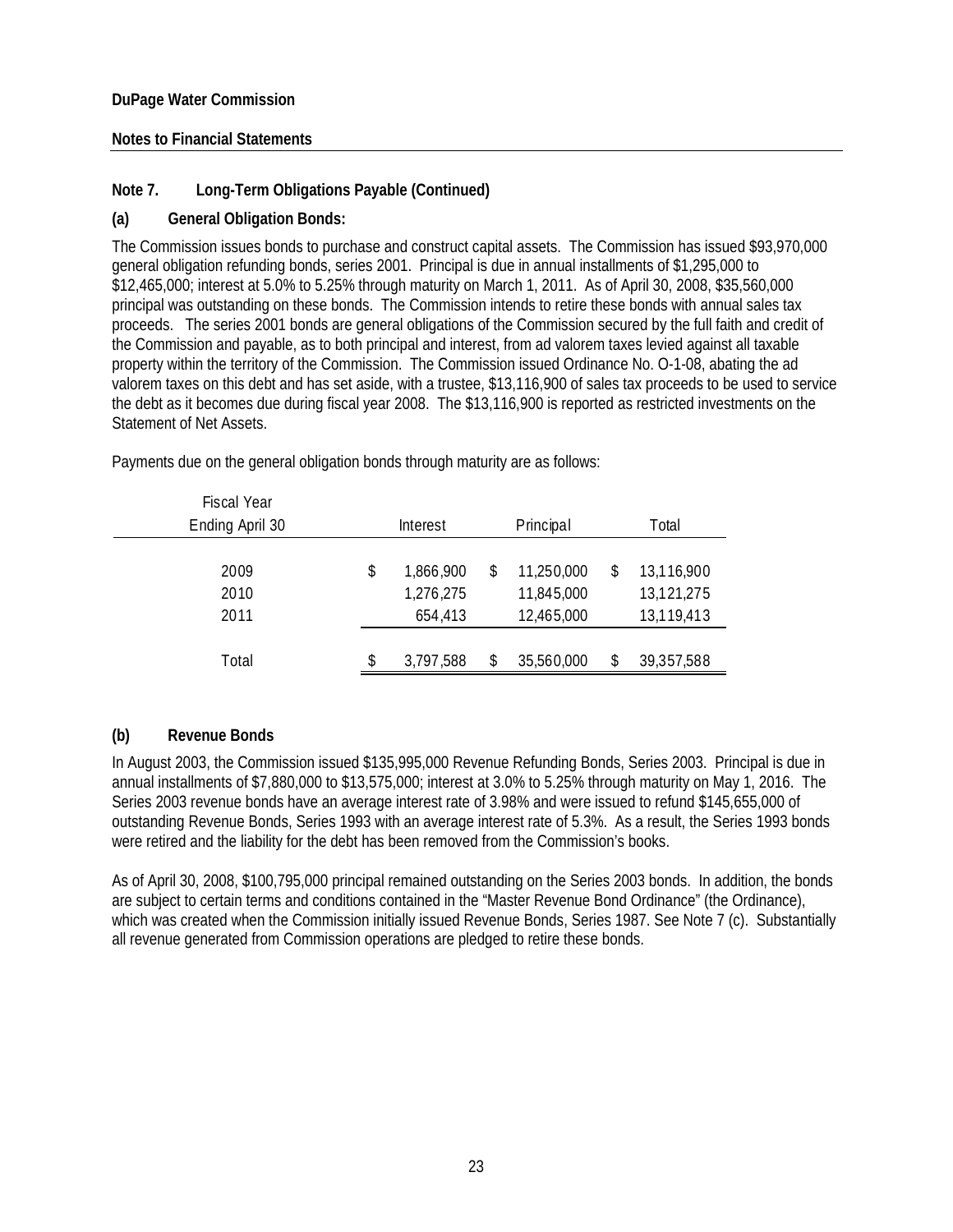## **Notes to Financial Statements**

## **Note 7. Long-Term Obligations Payable (Continued)**

## **(b) Revenue Bonds (Continued)**

Payments due on the revenue bonds through maturity are as follows:

| <b>Fiscal Year</b> |                       |            |    |             |       |             |  |
|--------------------|-----------------------|------------|----|-------------|-------|-------------|--|
| Ending April 30    | Principal<br>Interest |            |    |             | Total |             |  |
|                    |                       |            |    |             |       |             |  |
| 2009               | \$                    | 5,165,688  | \$ | 9,125,000   | \$    | 14,290,688  |  |
| 2010               |                       | 4,709,437  |    | 9,580,000   |       | 14,289,437  |  |
| 2011               |                       | 4,230,438  |    | 10,060,000  |       | 14,290,438  |  |
| 2012               |                       | 3,727,437  |    | 10,565,000  |       | 14,292,437  |  |
| 2013               |                       | 3,199,188  |    | 11,090,000  |       | 14,289,188  |  |
| 2014-2017          |                       | 6,780,637  |    | 50,375,000  |       | 57,155,637  |  |
|                    |                       |            |    |             |       |             |  |
| Total              |                       | 27,812,825 | \$ | 100,795,000 |       | 128,607,825 |  |

## **(c) Revenue Bond Ordinance**

On January 15, 1987, the Commission adopted a master revenue bond ordinance (the "Ordinance") authorizing the issuance of Water Revenue Bonds, Series 1987, for the purpose of financing a portion of the construction of the water supply system.

The Ordinance required the establishment of funds designated as "Water Fund," "Revenue Bond Construction Fund," "Special Redemption Fund" and "Rebate Fund" (the "Arbitrage Rebate Fund") and various accounts within the Water Enterprise Fund designated as "Operation and Maintenance Account," "Interest Account," "Principal Account," "Debt Service Reserve Account," "Operation and Maintenance Reserve Account," "Depreciation Account" and "General Account."

Revenues held or collected from ownership and operation of the system are deposited in the Water Fund. Monies deposited in the Water Fund are required to be transferred to the extent available within the following accounts of the Water Fund in the indicated order:

Operation and Maintenance Account – An amount sufficient to make the amount then on deposit sufficient to pay operation and maintenance costs for the month of deposit and the next succeeding month.

Interest Account – Monthly one-sixth of the amount sufficient to cover interest becoming due on the bonds on the next succeeding semiannual interest payment date.

Principal Account – Monthly one-twelfth of the amount sufficient to cover principal of the bonds coming due on the next succeeding principal maturity date.

Debt Service Reserve Account – An amount equal to the maximum annual debt service requirement less the amount of any applicable surety bond coverage.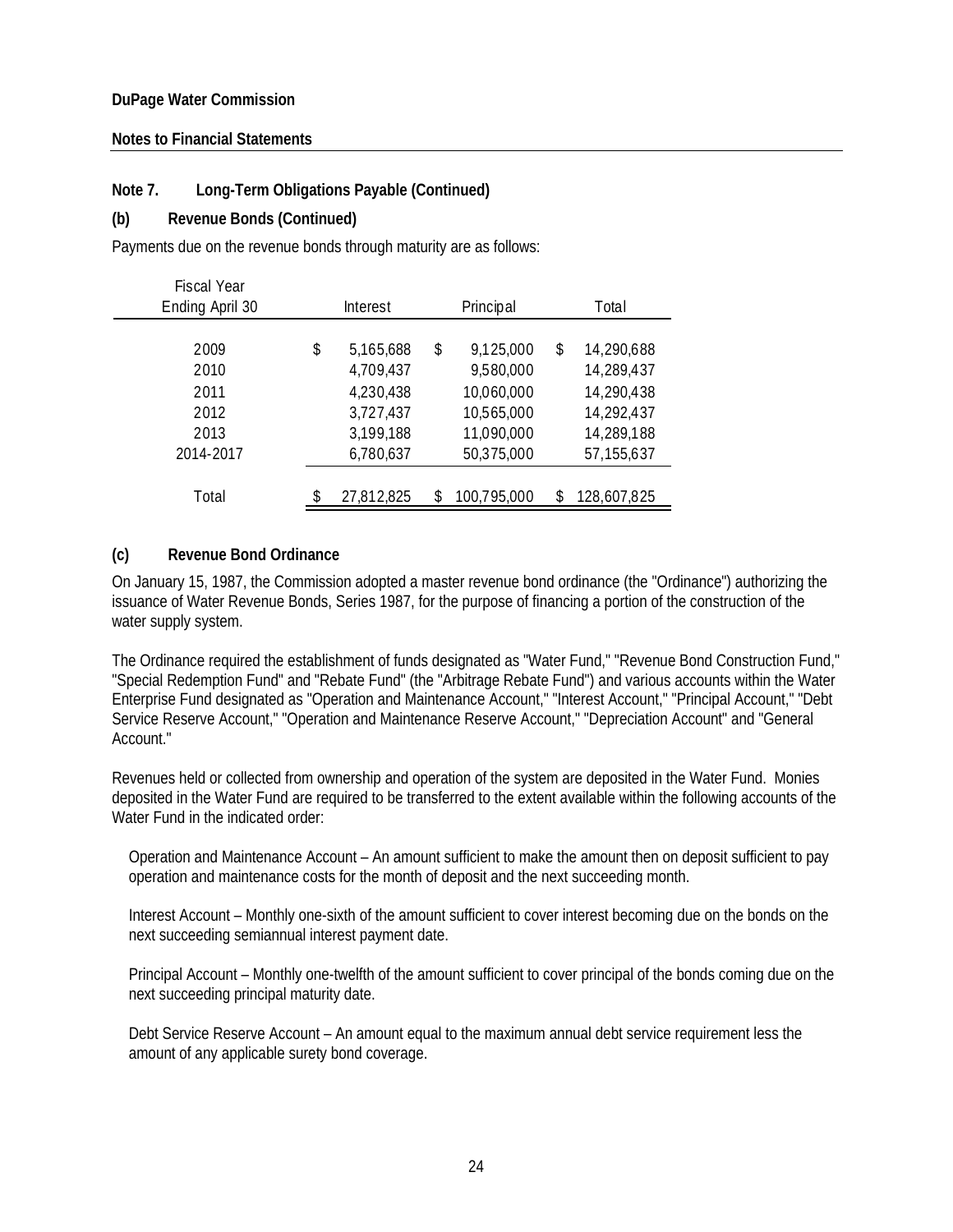## **Notes to Financial Statements**

## **Note 7. Long-Term Obligations Payable (Continued)**

## **(c) Revenue Bond Ordinance (Continued)**

Operation and Maintenance Reserve Account – An amount equal to one-sixth of an amount equal to two months of the budgeted annual operation and maintenance costs until such reserve equals two months of the annual operation and maintenance costs.

Depreciation Account – Monthly amounts of at least \$175,000. Any amounts in excess of the required minimum balance of \$5,000,000 may be transferred to the general account of the Water Fund by resolution of the Commission Board.

General Account – All revenues remaining in the Water Fund after all required transfers are made to the respective accounts will be transferred to this account.

The Ordinance requires that the Interest Account, the Principal Account and the Debt Service Reserve Account be held by the Trustee. All other accounts are held by the Commission.

The Ordinance provides for the creation of the Special Redemption Fund to be held by the Trustee to account for issuance proceeds and condemnation awards to the extent not used to repair or replace the system and any other Commission-designated transfer. These monies may be used for debt service purposes. This fund was not active in fiscal 2008.

The Ordinance created the Arbitrage Rebate Fund to be held by the Trustee to maintain the tax-exempt status of the interest paid on the bonds. Beginning in fiscal 1988, an account was established and funds were transferred to segregate funds deemed necessary to maintain the tax-exempt status of the revenue bonds. Investment earnings of the Interest, Principal and Debt Service Reserve Account is used for the purpose of funding amounts set aside in the Arbitrage Rebate Fund.

During fiscal 2008, all required transfers were made and account balances were sufficient to meet Ordinance requirements. In accordance with the Commission's revenue bond ordinance, the Commission maintains accounts for the Revenue Bond Construction Fund, the Special Redemption Fund and the Arbitrage Rebate Fund, but these funds are presently inactive.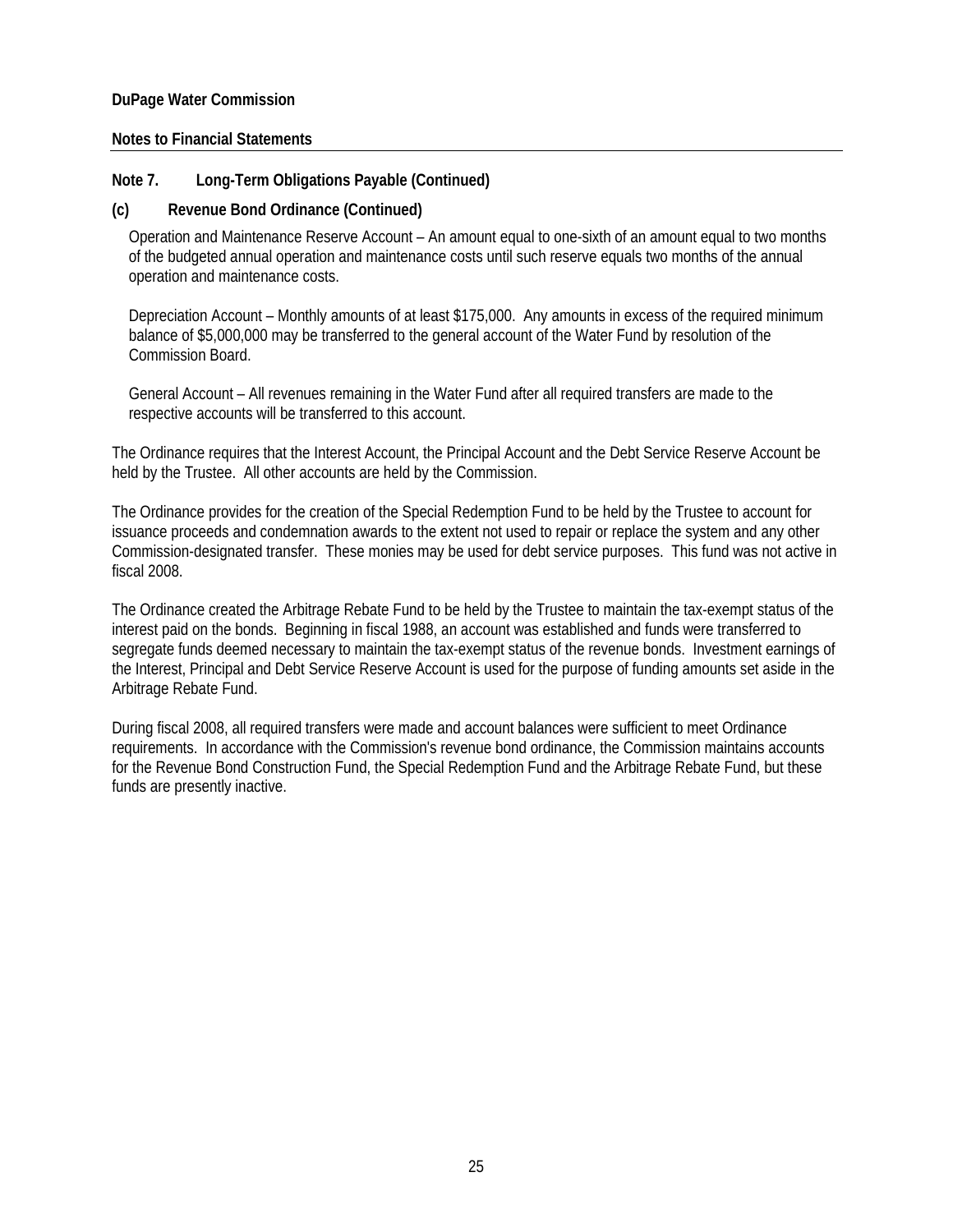## **Notes to Financial Statements**

## **Note 7. Long-Term Obligations Payable (Continued)**

## **(c) Revenue Bond Ordinance (Continued)**

Restricted investments related to the various revenue bond ordinances at April 30, 2008 are as follows:

| Sales tax restricted for fixed cost payments                                | \$                      | 7,145,094  |
|-----------------------------------------------------------------------------|-------------------------|------------|
| Amount held by trustee for payment of general obligation bonds and interest |                         | 14,445,240 |
| Operation and maintenance account                                           |                         | 9,830,659  |
| Interest account                                                            |                         | 2,781,930  |
| Principal account                                                           |                         | 9,730,440  |
| Operation and maintenance reserve account                                   |                         | 12,692,764 |
| Depreciation reserve account                                                |                         | 5,000,000  |
| Total restricted investments                                                | \$                      | 61,626,127 |
|                                                                             |                         |            |
| Reported as<br>Current                                                      | \$                      | 43,933,363 |
| Noncurrent                                                                  |                         | 17,692,764 |
|                                                                             | $\sqrt[6]{\frac{1}{2}}$ | 61,626,127 |
|                                                                             |                         |            |
| Note 8.<br><b>Restricted Net Assets</b>                                     |                         |            |
| The Commission has the following restricted net assets:                     |                         |            |
| <b>Restricted Net Assets:</b>                                               |                         |            |
| Restricted assets:                                                          |                         |            |
| Investments - per various bond ordinances (Note 7(c))                       | \$                      | 61,626,127 |
| Less current liabilities payable from restricted assets:                    |                         |            |
| Revenue bonds:                                                              |                         |            |
| Operations and maintenance account:                                         |                         |            |
| Accounts payable                                                            |                         | 3,338,943  |
| <b>Accrued liabilities</b>                                                  |                         | 699,052    |
| Compensated absences                                                        |                         | 192,459    |
| Contract retentions                                                         |                         | 93,042     |
| Customer deposits                                                           |                         | 64,998     |
| Principal account:                                                          |                         |            |
| Principal payable (due May 1, 2008)                                         |                         | 9,125,000  |
| Interest account:                                                           |                         |            |
| Interest payable (due May 1, 2008)                                          |                         | 2,582,844  |
| Unamortized premium and loss on refunding                                   |                         | (369, 540) |
| General obligation bonds:<br>Principal payable (due March 1, 2009)          |                         | 11,250,000 |
| Interest payable (due March 1, 2009)                                        |                         | 311,150    |
| Unamortized premium and loss on refunding                                   |                         | 84,933     |
| Total liabilities payable from restricted assets                            |                         | 27,372,881 |
|                                                                             |                         |            |
| Restricted net assets                                                       | \$                      | 34,253,246 |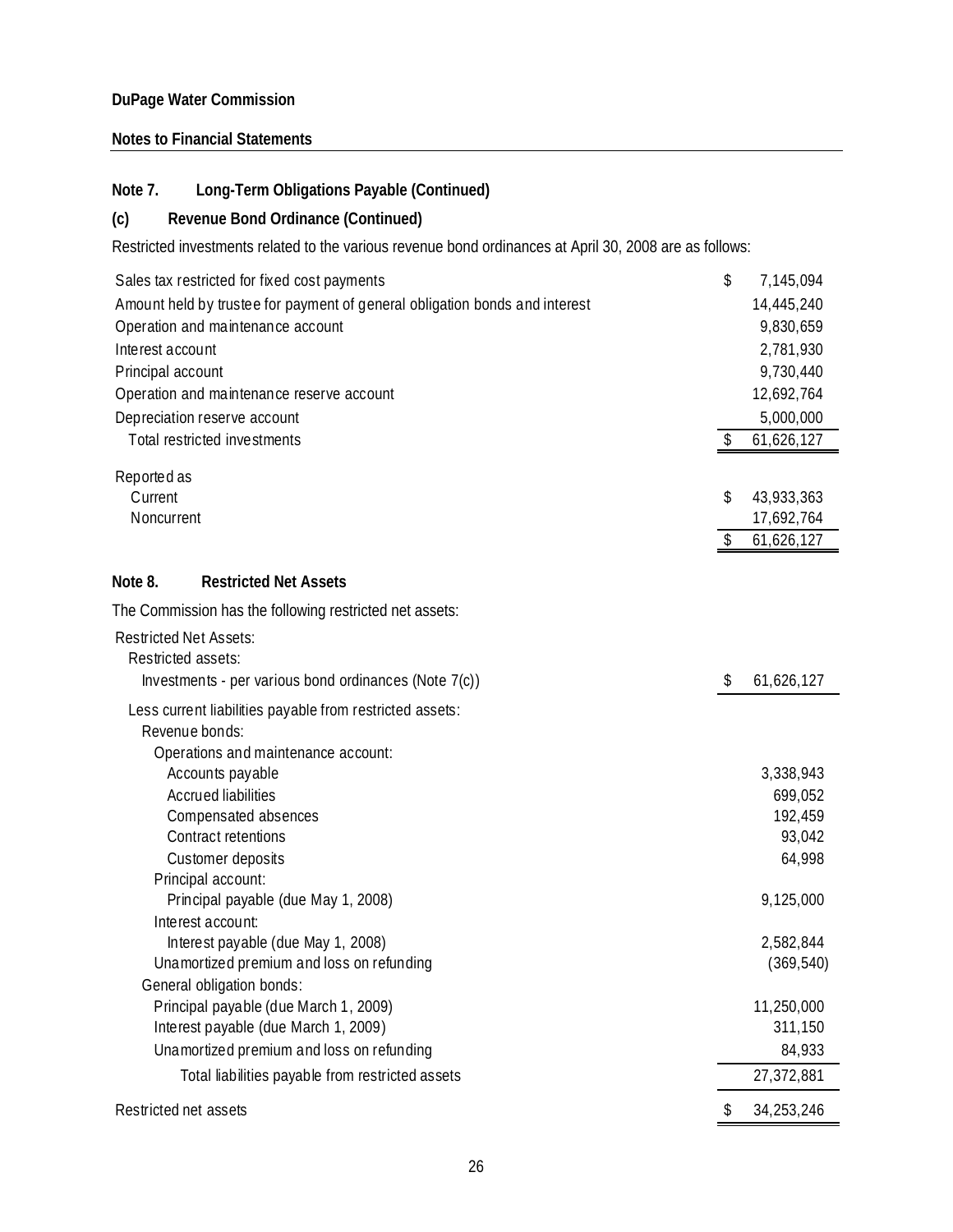## **Notes to Financial Statements**

## **Note 9. Unrestricted Net Assets**

The Commission has adopted various resolutions making the following "designations and assignments" of the Commission's unrestricted net assets balance:

Designated for Operations:

| Designated and assigned to the Construction Reserve within the Sales Tax subaccount<br>of the General Account of the Water Fund                                             | \$<br>28,725,741 |
|-----------------------------------------------------------------------------------------------------------------------------------------------------------------------------|------------------|
| Designated and assigned a water rate stabilization reserve in the General Account of the<br>Water Fund to reduce fluctuations in rates charged to customers in future years | 6,061,887        |
| Designated and assigned for emergency repairs and other contingencies                                                                                                       | 18,854,117       |
| Total designated for operations                                                                                                                                             | 53,641,745       |
| Designated Non-Operating:                                                                                                                                                   |                  |
| Designated for areas affected by contaminated well water pursuant the intergovernmental<br>agreement, R-32-02                                                               | 3,152,730        |
| Total non-operating designation                                                                                                                                             | 3,152,730        |
| Total unrestricted net assets - designated                                                                                                                                  | 56,794,475       |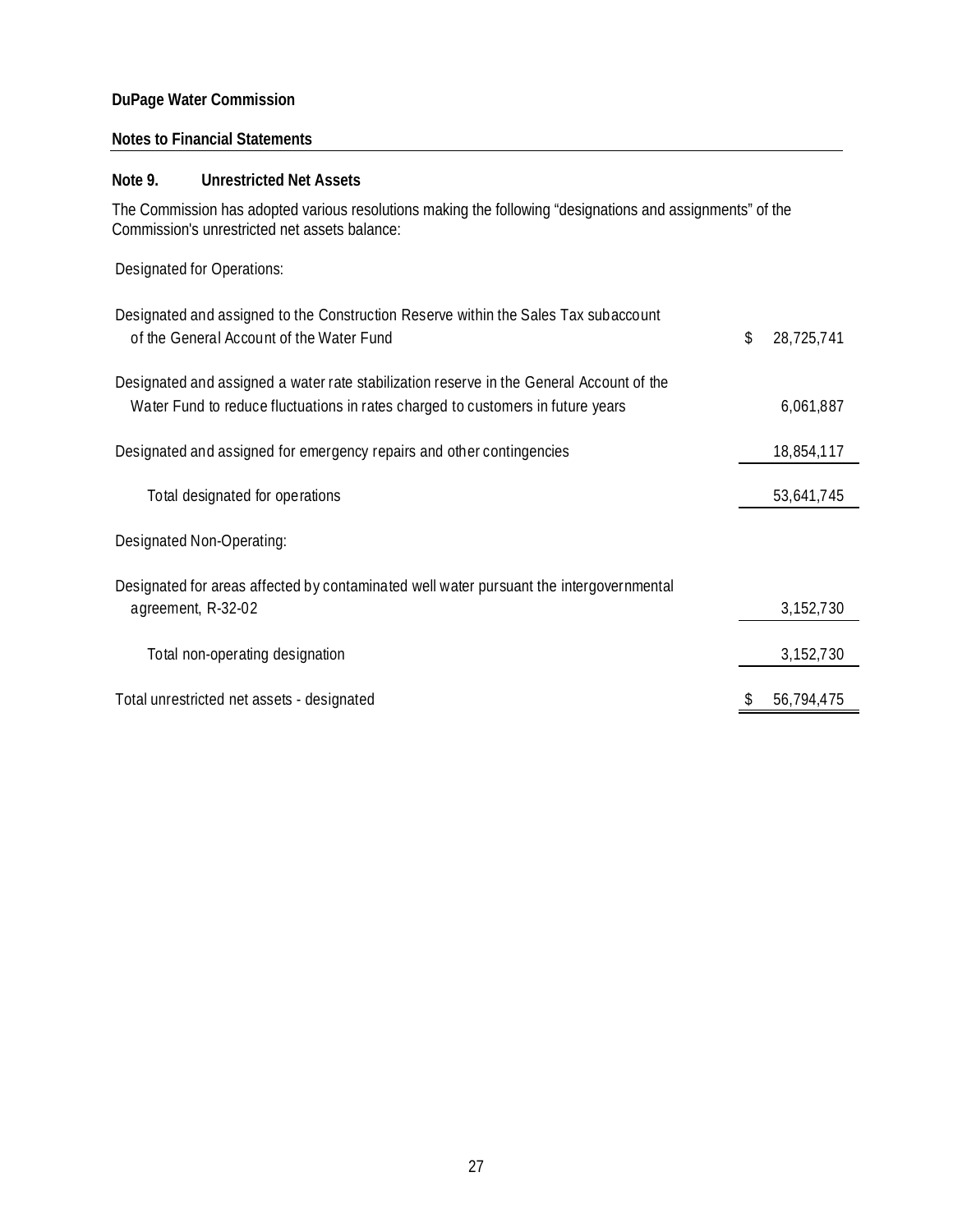## **Notes to Financial Statements**

## **Note 10. Payment to DuPage County**

The Governor of the State of Illinois has signed into law Public Act 93-0226 which amends the Water Commission Act of 1985. Public Act 93-0226 enacted changes concerning the appointment of the Chairman of the Commission as well as required the Commission to transfer \$75,000,000 to the DuPage County Board. The transfer of funds is to occur on or before July 1 of each year beginning in July 2003, \$15,000,000 per year, for a period of five years. As of April 30, 2008, no liability remains in the Statement of Net Assets.

## **Note 11. Commitments and Contingent Liabilities**

As of April 30, 2008, the Commission's remaining commitment on contracts for future construction total approximately \$6.5 million. No future financing is required.

The Commission has certain other contingent liabilities resulting from litigation, claims and commitments incident to the ordinary course of business. It is the Commission's opinion that final resolution of such contingencies will not materially affect the financial position of the Commission.

## **Note 12. Major Customer**

During fiscal year 2008, approximately 8.3 million gallons, or 20.57% of water sales revenue in the Water Fund was realized from the City of Naperville, the Commission's largest customer.

## **Note 13. Employee Retirement Plan**

## **(a) Plan Description**

The Commission contributes to the Illinois Municipal Retirement Fund (IMRF), a defined benefit agent multipleemployer public employee retirement system that acts as a common investment and administrative agent for local governments and school districts in Illinois. All employees hired in positions that meet or exceed the prescribed annual hourly standard must be enrolled in IMRF as participating members. Pension benefits vest after 8 years of service. Participating members who retire at or after age 60 with 8 years of service are entitled to an annual retirement benefit, payable monthly for life, in an amount equal to 1-2/3% of their final rate (average of the highest 48 consecutive months' earnings during the last 10 years) of earnings, for each year of credited service up to 15 years, and 2% for each year thereafter. IMRF also provides death and disability benefits. These benefit provisions and all other requirements are established by Illinois State Statute.

The Commission does not issue stand-alone financial reports for its participation in IMRF. However, IMRF issues a publicly available report that includes financial statements and required supplementary information for the plan as a whole, but not for individual employers. That report can be obtained from IMRF, 2211 York Road, Suite 500, Oak Brook, Illinois 60523.

## **(b) Funding Policy**

Participating employees are required to contribute 4.5% of their annual salary to IMRF. The Commission is required to contribute the remaining amounts necessary to fund the benefits of its own employees in the IMRF System, using the actuarial basis specified by state statute (entry age normal); for calendar 2007 the rate was 12.09%. The employer contribution requirements are established and may be amended by the IMRF Board of Trustees.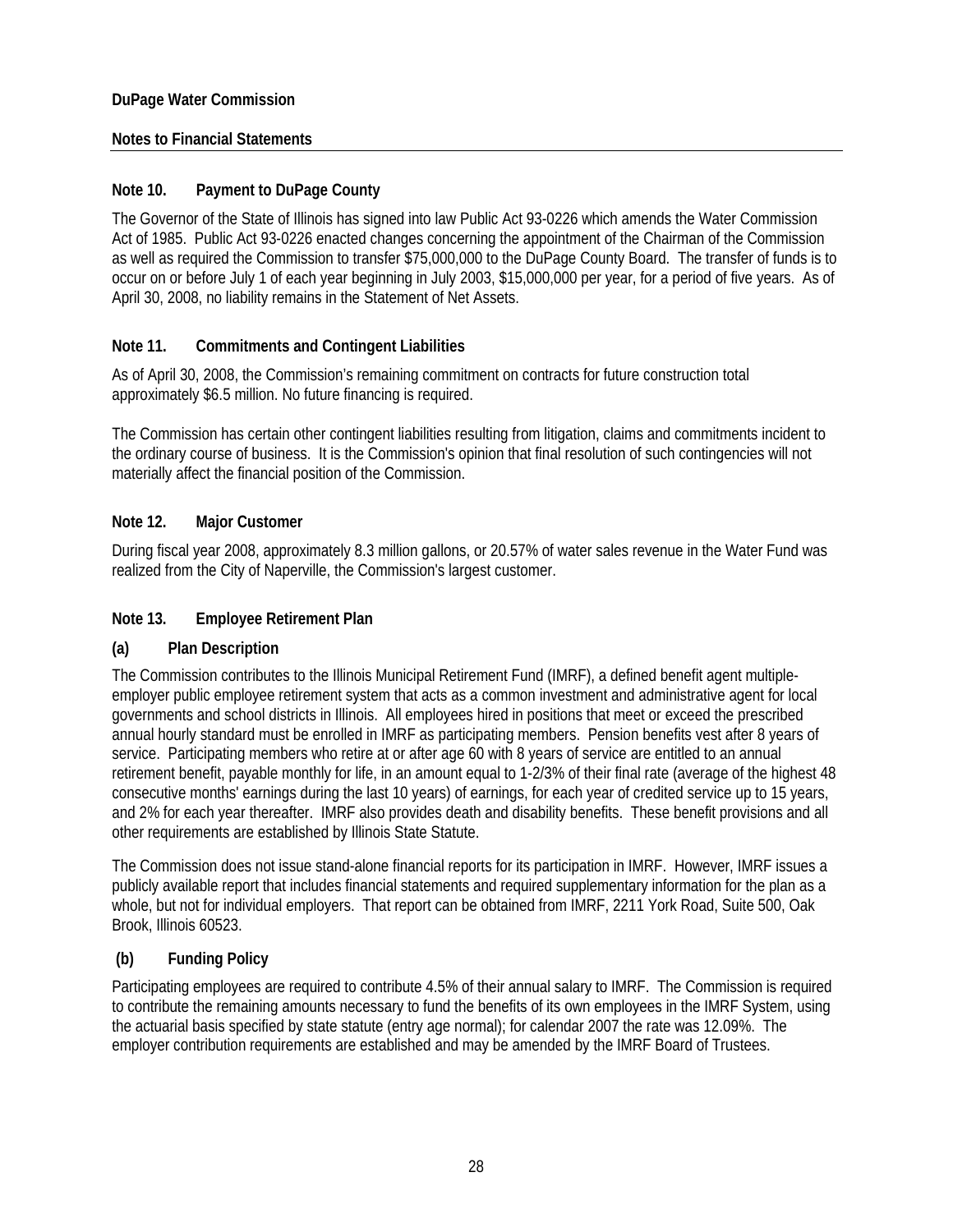## **Notes to Financial Statements**

## **Note 13. Employee Retirement Plan (Continued)**

## **(b) Funding Policy**

For calendar year 2007, the Commission's annual pension cost of \$295,199 was equal to the Commission's required and actual contributions. The required contributions were determined as part of the December 31, 2007 actuarial valuation.

## **(c) Significant Actuarial Assumptions**

The information presented in the notes and the required supplementary schedules was determined as part of the actuarial valuations dated December 31, 2007. Additional information as of the latest actuarial valuation follows:

|     | <b>Actuarial Cost Method</b>                                               | <b>Entry Age Normal</b>                                         |
|-----|----------------------------------------------------------------------------|-----------------------------------------------------------------|
|     | Method Used to Determine Actuarial Value of Assets                         | Five-Year Smoothed Market Value                                 |
|     | Amortization Method and period                                             | Level Percentage of Projected<br>Payroll-Closed Basis -29 Years |
|     | <b>Significant Actuarial Assumptions</b>                                   |                                                                 |
| (a) | Rate of Return on Investment of Present and<br><b>Future Assets</b>        | 7.50% compounded annually                                       |
| (b) | Projected Salary Increases - Attributable to<br>Inflation                  | 4.00% compounded annually                                       |
| (c) | Additional Projected Salary Increases -<br>Attributable to Seniority/Merit | 0.4% to 10.0%                                                   |
| (d) | Postretirement Benefit Increases                                           | 3.00%                                                           |

## **(d) Trend Information**

For calendar year 2007, the Commission's annual pension cost, required contribution and amount contributed were \$295,199. For calendar year 2006, the Commission's annual pension cost, required contribution and amount contributed were \$275,607. For calendar year 2005, the Commission's annual pension cost, required contribution and amount contributed were \$336,441. There was no pension benefit obligation for any year. This was the fifth year the Commission participated in IMRF.

#### **Note 14. Risk Management**

The Commission is exposed to various risks of loss related to torts; theft of, damage to and destruction of assets; errors and omissions; natural disasters; and injuries to the Commission's employees. These risks, along with medical claims for employees and retirees, are provided for through insurance purchased from private insurance companies.

There have been no reductions in the Commission's insurance coverage for any of its programs since the prior fiscal year. Settlements have not exceeded insurance coverage during the current year or prior three fiscal years.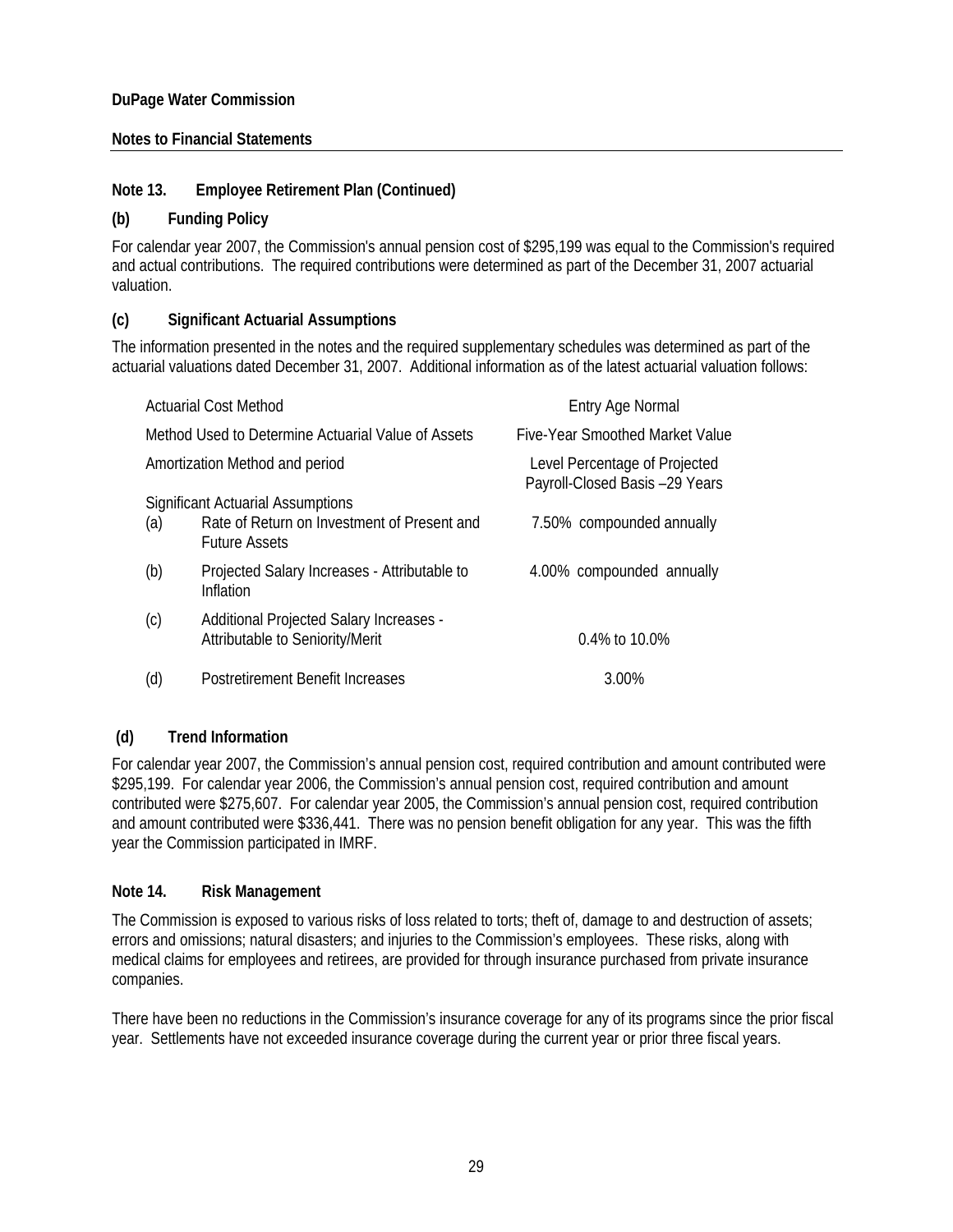## **Notes to Financial Statements**

## **Note 15. Other Post-Employment Benefits (OPEB)**

The Commission adopted GASB Statement No. 45, *Accounting and Financial Reporting by Employers for Postemployment Benefits Other Than Pensions*, as of April 30, 2007 on a prospective basis.

## **(a) Plan Description**

The Commission provides certain health care insurance benefits for retired employees under a single employer plan. The Commission is the administrator of the plan. In accordance with Commission policy, substantially all of the Commission's employees may become eligible for those benefits if they reach normal retirement age while working for the Commission. The Commission contributes \$100 per month until age 65.

The Commission does not issue stand-alone financial reports for its other post-employment benefits.

## **(b) Funding Policy**

The Commission funds other post-employment benefits on a pay-as-you-go basis. For fiscal year 2007, the Commission's annual other post-employment benefits cost of \$12,601 was equal to the Commission's required contributions. The required contributions were determined as part of the April 30, 2006 actuarial valuation. For fiscal year 2008, the Commission's contribution was \$1,200.

## **(c) Significant Actuarial Assumptions**

Actuarial valuations involve estimates of the value of reported amounts and assumptions about the probability of events far into the future, and that actuarially determined amounts are subject to continual revision as actual results are compared to past expectations and new estimates are made about the future.

The required schedule of funding progress immediately following the notes to the financial statements presents multiyear trend information about whether the actuarial value of plan assets is increasing or decreasing over time relative to the actuarial accrued liability for benefits.

Projections of benefits are based on the types of benefits provided under the terms of the substantive plan at the time of each valuation and on the pattern of sharing of costs between the employer and plan members to that point.

Actuarial calculations reflect a long-term perspective and consistent with that perspective, actuarial methods and assumptions used include techniques that are designed to reduce short-term volatility in actuarial accrued liabilities and the actuarial value of assets.

The information presented in the notes and the required supplementary schedules was determined as part of the actuarial valuations dated April 30, 2006. Additional information as of the latest actuarial valuation follows:

|     | <b>Actuarial Cost Method</b>                       | <b>Entry Age</b>                                 |
|-----|----------------------------------------------------|--------------------------------------------------|
|     | Method Used to Determine Actuarial Value of Assets | Market Value                                     |
|     | Amortization Method and period                     | Level Percentage of Pay-Closed<br>Basis-30 Years |
|     | <b>Significant Actuarial Assumptions</b>           |                                                  |
| (a) | Rate of Return on Investment of Present and        | 5.00% compounded annually                        |
|     | <b>Future Assets</b>                               |                                                  |
| (b) | Projected Salary Increases - Attributable to       | N/A                                              |
|     | Inflation                                          |                                                  |
| (c) | <b>Healthcare Inflation Rate</b>                   | 8%                                               |
| (d) | <b>Employer Provided Benefit</b>                   | \$100/Month to Age 65                            |
|     |                                                    |                                                  |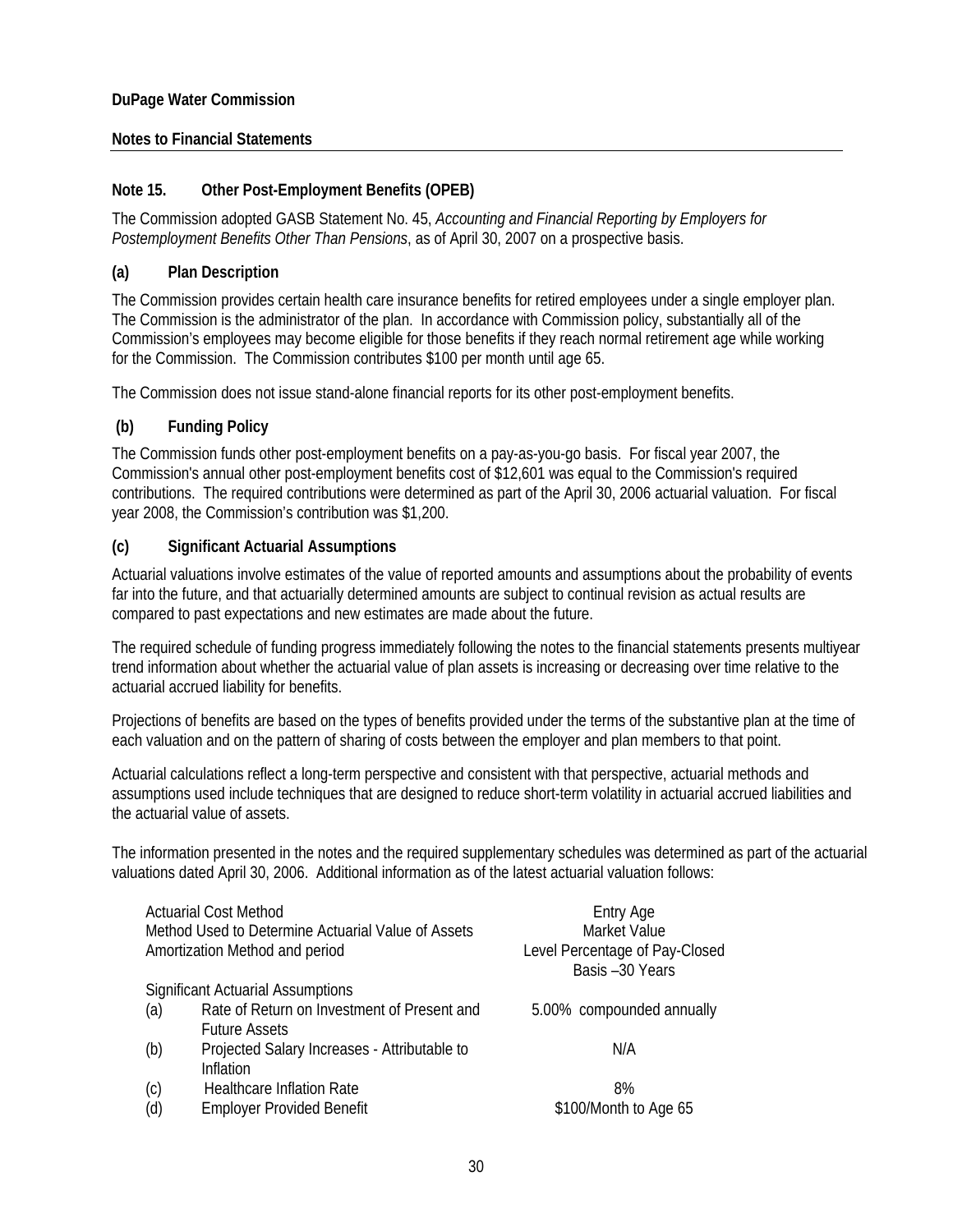#### **Notes to Financial Statements**

## **Note 15. Other Post-Employment Benefits (OPEB)**

## **(d) Annual OPEB Cost and Net OPEB Obligation**

The information presented in the notes and the required supplementary schedules was determined as part of the actuarial valuations dated April 30, 2006. Additional information as of the latest actuarial valuation available follows:

| Annual required contribution                                                  | \$<br>12,601    |
|-------------------------------------------------------------------------------|-----------------|
| Interest on net OPEB obligation<br>Adjustment to annual required contribution |                 |
| Annual OPEB cost<br>Contribution made                                         | 12,601<br>1,200 |
| Increase in net OPEB obligation<br>Net OPEB obligation beginning of year      | 11,401          |
| Net OPEB obligation end of year                                               | \$<br>11,401    |

## **(e) Funding Status**

The funded status of the plan as of April 30, 2006 (latest available), was as follows:

|            |           |              |                               |                |                 |         | Unfunded   |   |
|------------|-----------|--------------|-------------------------------|----------------|-----------------|---------|------------|---|
|            |           |              |                               |                |                 |         | Actuarial  |   |
|            |           |              |                               |                |                 |         | Accrued    |   |
|            |           |              |                               |                |                 |         | Liability  |   |
|            |           |              |                               |                |                 |         | as a       |   |
|            | Actuarial |              | Unfunded                      |                |                 |         | Percentage |   |
|            | Value     | Actuarial    | Actuarial                     |                |                 |         | of Annual  |   |
|            | 0f        | Accrued      | Accrued                       | Funded         |                 | Covered | Covered    |   |
| Fiscal     | Assets    | Liability    | Liability                     | Ratio          |                 | Payroll | Payroll    |   |
| Year       | (a)       | (b)          | (a)/(b)<br>(c)<br>$(b) - (a)$ |                | $((b - a) / c)$ |         |            |   |
|            |           |              |                               |                |                 |         |            |   |
| 04/30/2006 |           | 98,996<br>\$ | \$98,996                      | $\overline{a}$ | %               | N/A     | N/A        | % |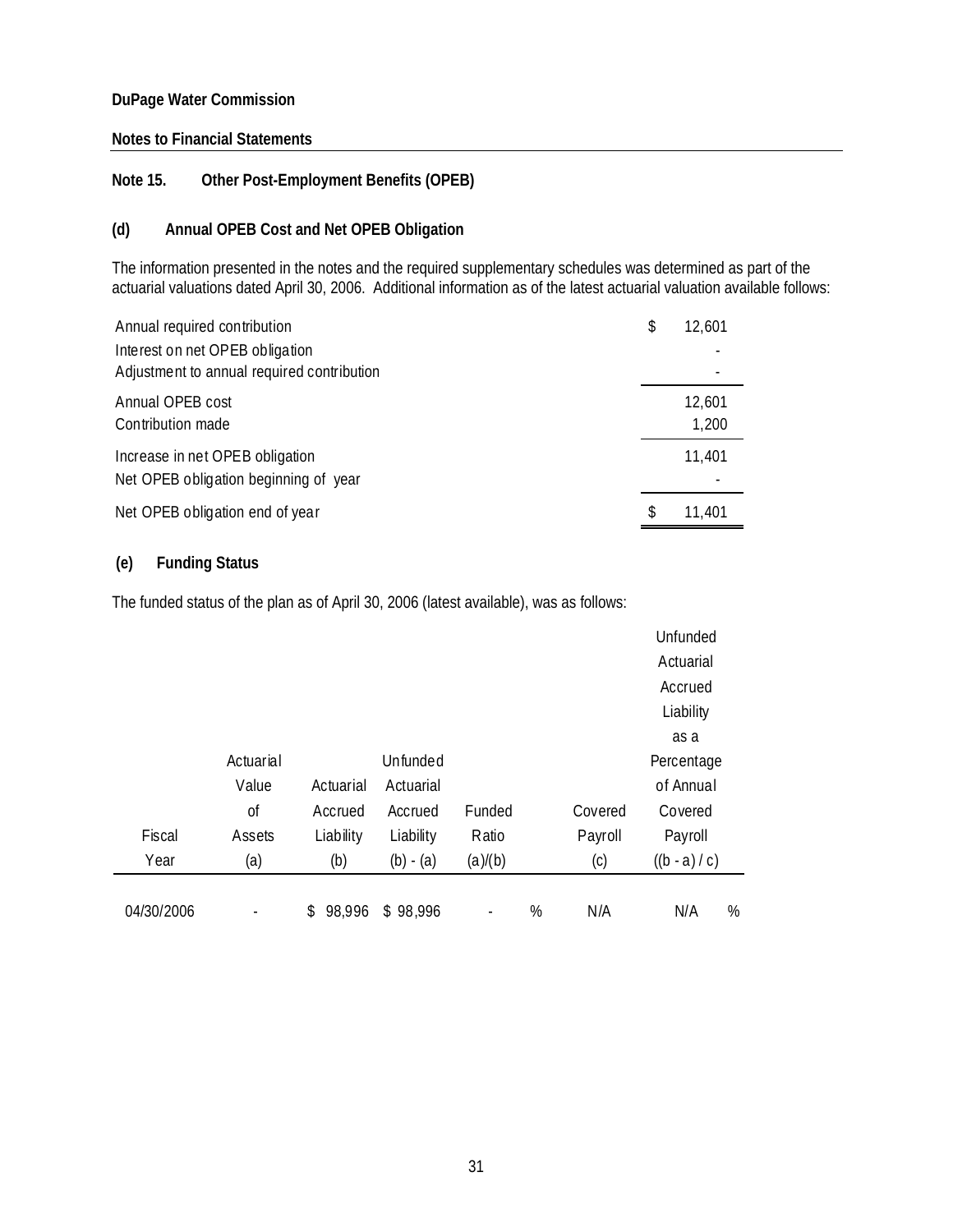## **Notes to Financial Statements**

## **Note 15. Other Post-Employment Benefits (OPEB)**

## **(f) Trend Information**

|             | Percentage |         |                  |    |            |  |  |
|-------------|------------|---------|------------------|----|------------|--|--|
|             |            | Annual  | of Annual        |    |            |  |  |
| Fiscal Year |            | OPFB    | <b>OPEB Cost</b> |    | Net OPEB   |  |  |
| Ending      |            | Cost    | Contributed      |    | Obligation |  |  |
|             |            |         |                  |    |            |  |  |
| 4/30/2006   | \$         | 12,601  | 9.50%            | \$ | 11,401     |  |  |
| 4/30/2007   |            | $\star$ | $\star$          |    | $\star$    |  |  |

\* The Commission's policy is to have an actuarial valuation performed biennially. Therefore, no actuarial valuation was done as of April 30, 2007.

## **Note 16. Special Item – Customer Rebate**

On April 12, 2007, the Board of Commissioners of the Commission passed Resolution R-28-07 which declared, effective as of May 1, 2007, for the fiscal year ending April 30, 2008 a rebate to Contract Customers in an aggregate amount of \$40.0 million. The entire \$40.0 million rebate was paid out in fiscal year ending April 30, 2008.

#### **Note 17. Pending GASB Statements**

The Governmental Accounting Standards Board (GASB) has issued the following statement:

Statement No. 50 – *Pension Disclosures – an amendment to GASB Statements No. 25 and No. 27*. This Statement more closely aligns the financial reporting requirements for pensions with those for other postemployment benefits (OPEB) and enhances information disclosed in the notes to financial statements or presented as required supplementary information (RSI) by pension plans and by employers that provide pension benefits. This Statement will become effective for the year ending April 30, 2010.

Management has not currently determined what impact, if any, this Statement may have on its financial statements.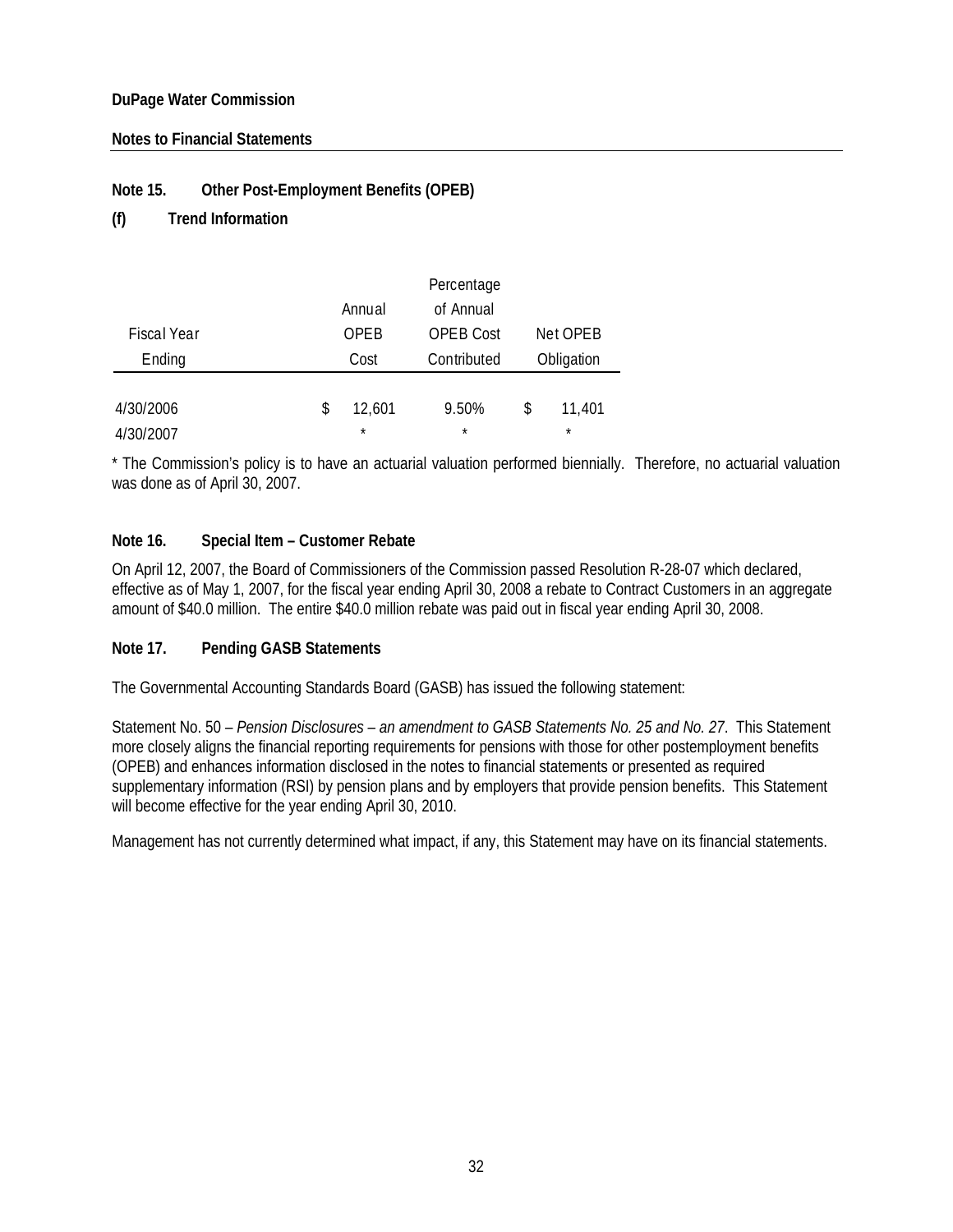**Illinois Municipal Retirement Fund**

**Required Supplementary Information Analysis of Funding Progress April 30, 2008**

|                      |                                               |                                           |                                               |                              |                                           | Unfunded<br>Actuarial<br>Accrued<br>Liability         |  |
|----------------------|-----------------------------------------------|-------------------------------------------|-----------------------------------------------|------------------------------|-------------------------------------------|-------------------------------------------------------|--|
| Calendar             | Actuarial<br>Value<br><sub>of</sub><br>Assets | Actuarial<br>Accrued<br>Liability         | Unfunded<br>Actuarial<br>Accrued<br>Liability | Funded<br>Ratio              | Covered<br>Payroll                        | as a<br>Percentage<br>of Annual<br>Covered<br>Payroll |  |
| Year                 | (a)                                           | (b)                                       | $(b) - (a)$                                   | (a)/(b)                      | (c)                                       | $((b - a) / c)$                                       |  |
| 2005<br>2006<br>2007 | \$<br>2,010,845<br>3,949,591<br>4,742,810     | \$<br>3,497,300<br>4,271,581<br>5,068,990 | \$<br>1,486,455<br>321,990<br>326,180         | %<br>57.50<br>92.46<br>93.57 | \$<br>2,075,517<br>2,253,534<br>2,441,680 | 71.62 %<br>14.29<br>13.36                             |  |

The DuPage Water Commission began participating in the Illinois Municipal Retirement Fund during fiscal year 2004.

.

On a market value basis, the actuarial value of assets as of December 31, 2007 is \$5,079,391. On a market basis, the funded ratio would be 100.21%.

#### Digest of Changes:

The actuarial assumptions used to determine the actuarial accrued liability for 2007 are based on the 2002-2004 Experience Study.

The principal changes were:

The 1994 Group Annuity Mortality implemented.

For Regular members, fewer normal and earlier retirements are expected to occur.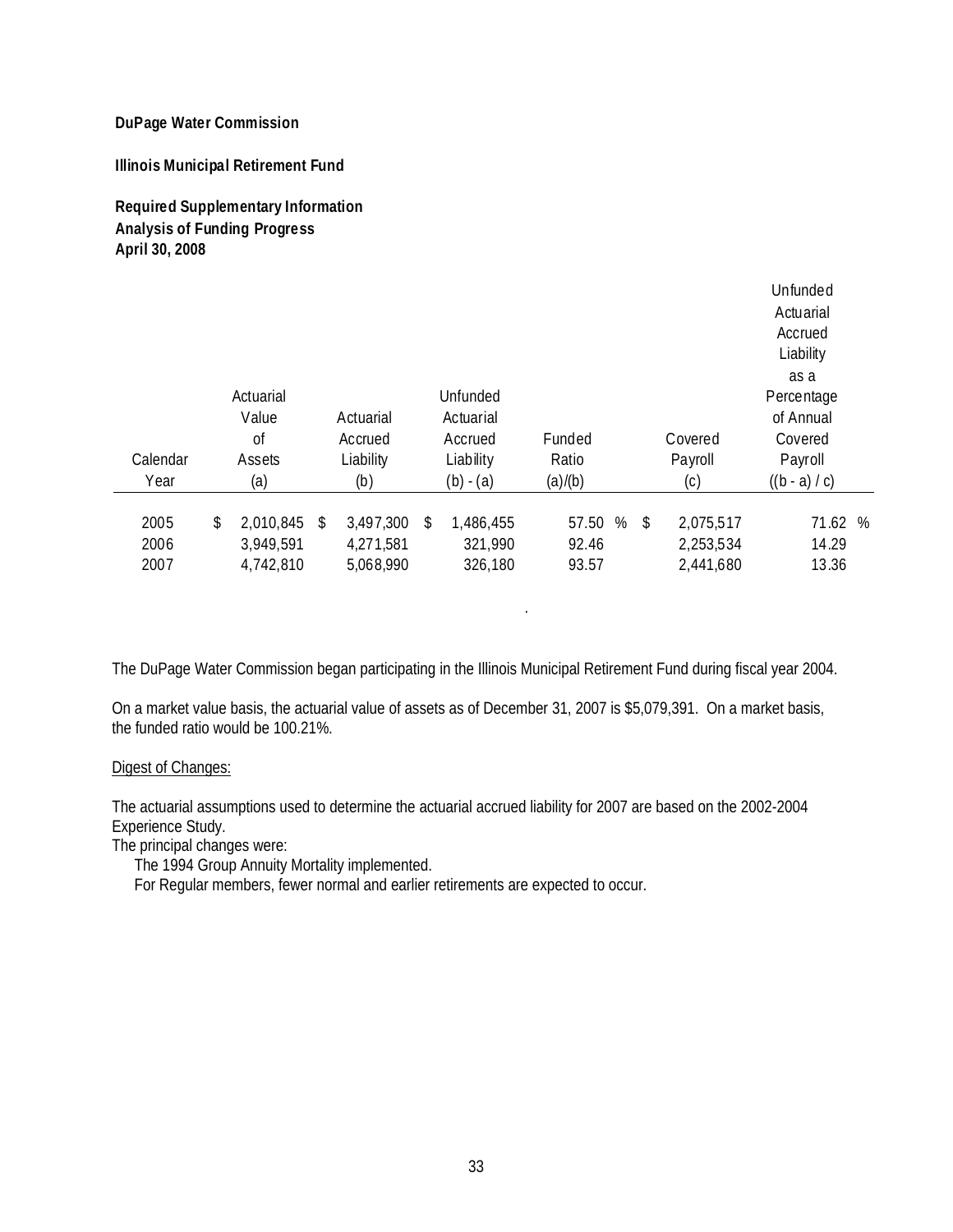**Illinois Municipal Retirement Fund**

**Required Supplementary Information Employer Contributions April 30, 2008**

| Calendar<br>Year | Annual<br>Required<br>Contribution | Percentage<br>Contributed |  |
|------------------|------------------------------------|---------------------------|--|
| 2005             | \$<br>336,441                      | 100.00 %                  |  |
| 2006             | 275,607                            | 100.00                    |  |
| 2007             | 295,199                            | 100.00                    |  |

The DuPage Water Commission began participating in the Illinois Municipal Retirement Fund during fiscal year 2004.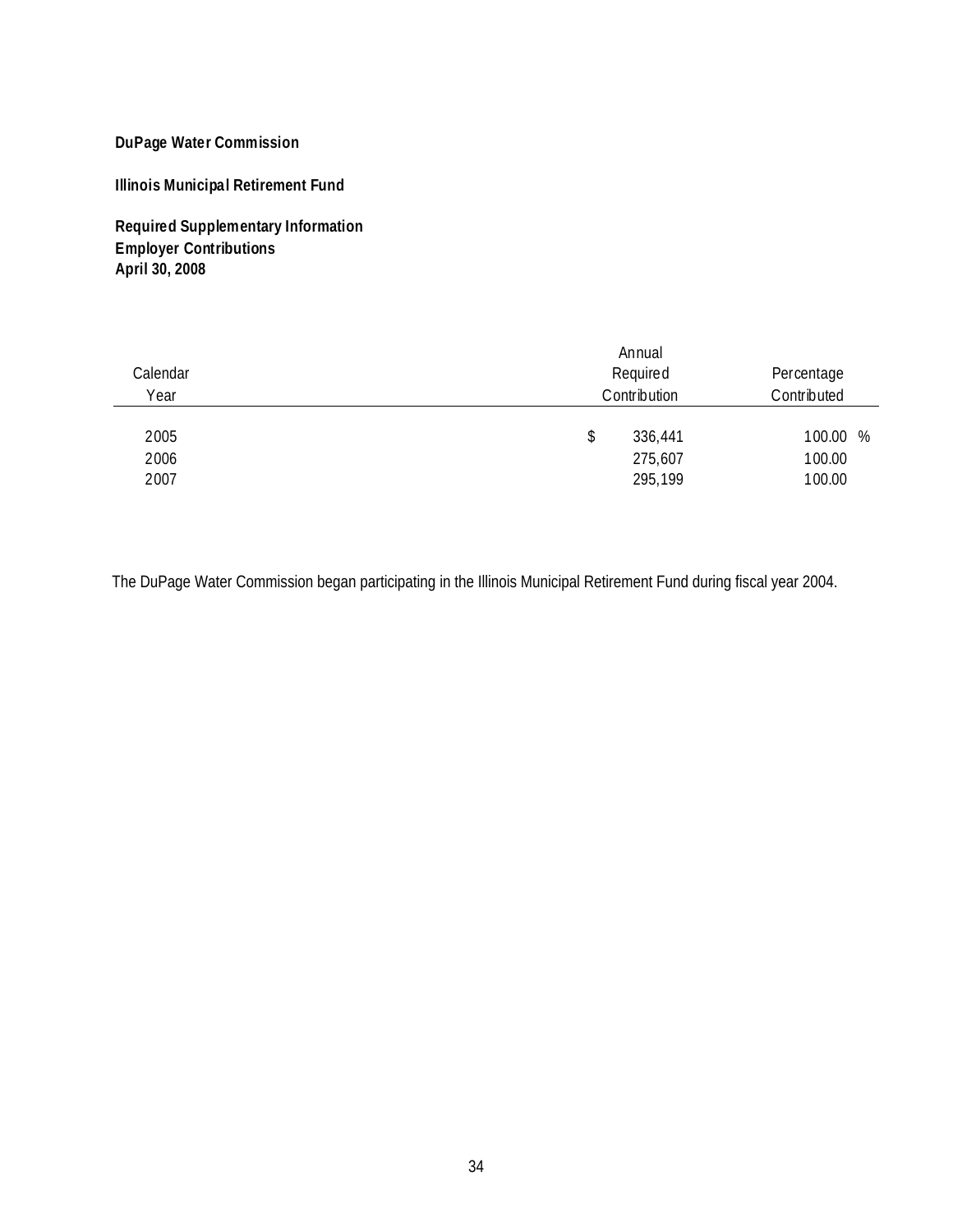**Other Post-Employment Benefits**

## **Required Supplementary Information Analysis of Funding Progress April 30, 2008**

|            |           |           |             |                |         | Unfunded        |  |
|------------|-----------|-----------|-------------|----------------|---------|-----------------|--|
|            |           |           |             |                |         | Actuarial       |  |
|            |           |           |             |                |         | Accrued         |  |
|            |           |           |             |                |         | Liability       |  |
|            |           |           |             |                |         | as a            |  |
|            | Actuarial |           | Unfunded    |                |         | Percentage      |  |
|            | Value     | Actuarial | Actuarial   |                |         | of Annual       |  |
|            | 0f        | Accrued   | Accrued     | Funded         | Covered | Covered         |  |
| Fiscal     | Assets    | Liability | Liability   | Ratio          | Payroll | Payroll         |  |
| Year       | (a)       | (b)       | $(b) - (a)$ | (a)/(b)        | (c)     | $((b - a) / c)$ |  |
|            |           |           |             |                |         |                 |  |
| 04/30/2006 | ٠         | \$98,996  | \$98,996    | $\overline{a}$ | N/A     | N/A             |  |
| 04/30/2007 | $\star$   | $\star$   | $\star$     | $\star$        | $\star$ | $\star$         |  |

\* The Commission's policy is to obtain an actuarial valuation once every two years. Therefore, no actuarial valuation was done as of April 30, 2007.

The DuPage Water Commission began recording other post-employment benefit costs during fiscal year 2007.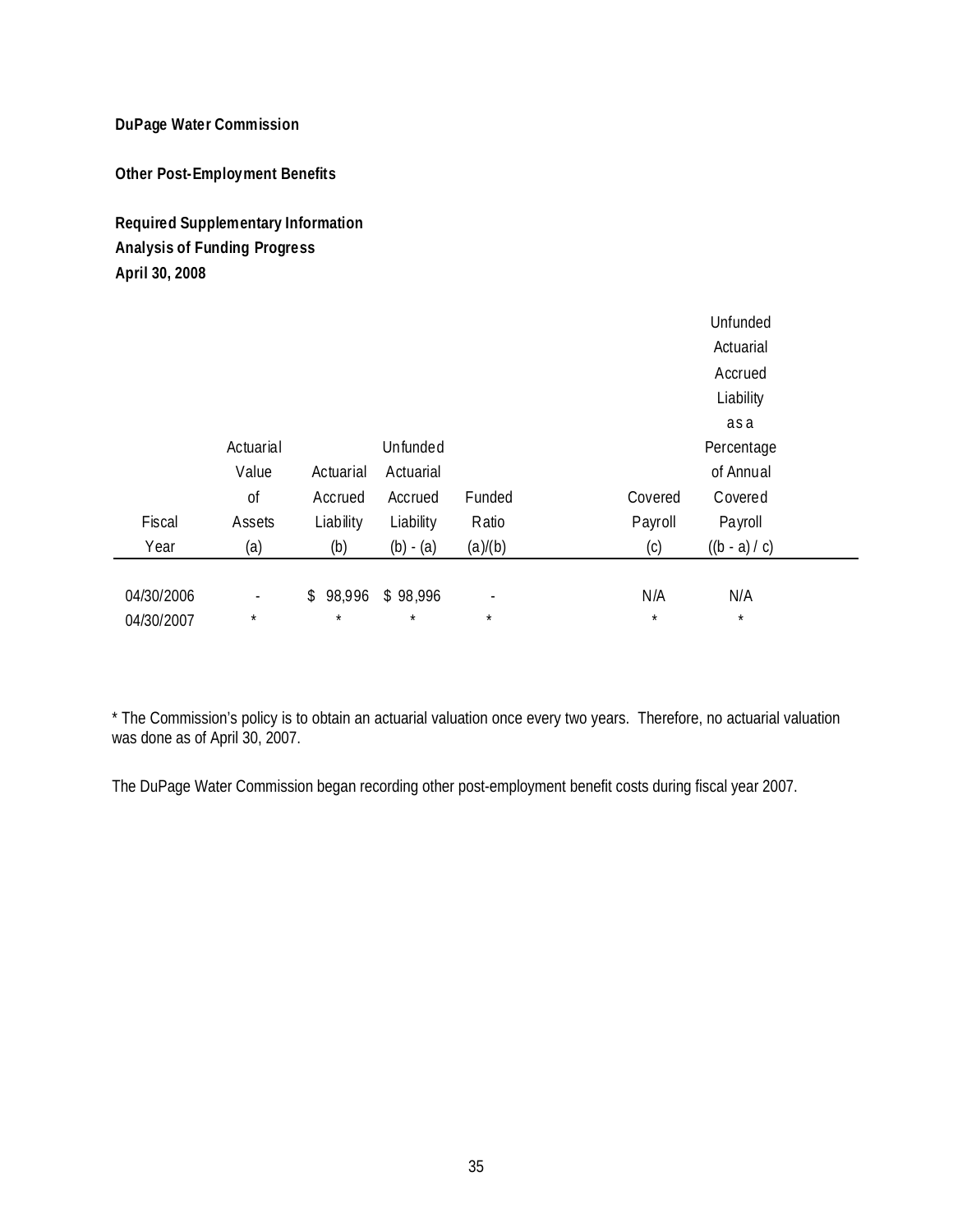**Other Post-Employment Benefits**

**Required Supplementary Information Employer Contributions April 30, 2008**

|            | Annual  | Percentage of    | <b>Net</b> |
|------------|---------|------------------|------------|
| Fiscal     | OPEB    | Annual OPEB Cost | OPEB       |
| Year       | Cost    | Contributed      | Obligation |
|            |         |                  |            |
| 04/30/2006 | 12,601  | 9.50%            | \$11,401   |
| 04/30/2007 | $\star$ | $\star$          | $\star$    |

\* The Commission's policy is to obtain an actuarial valuation once every two years. Therefore, no actuarial valuation was done as of April 30, 2007.

DuPage Water Commission began recording other post-employment benefit costs during fiscal year 2007.